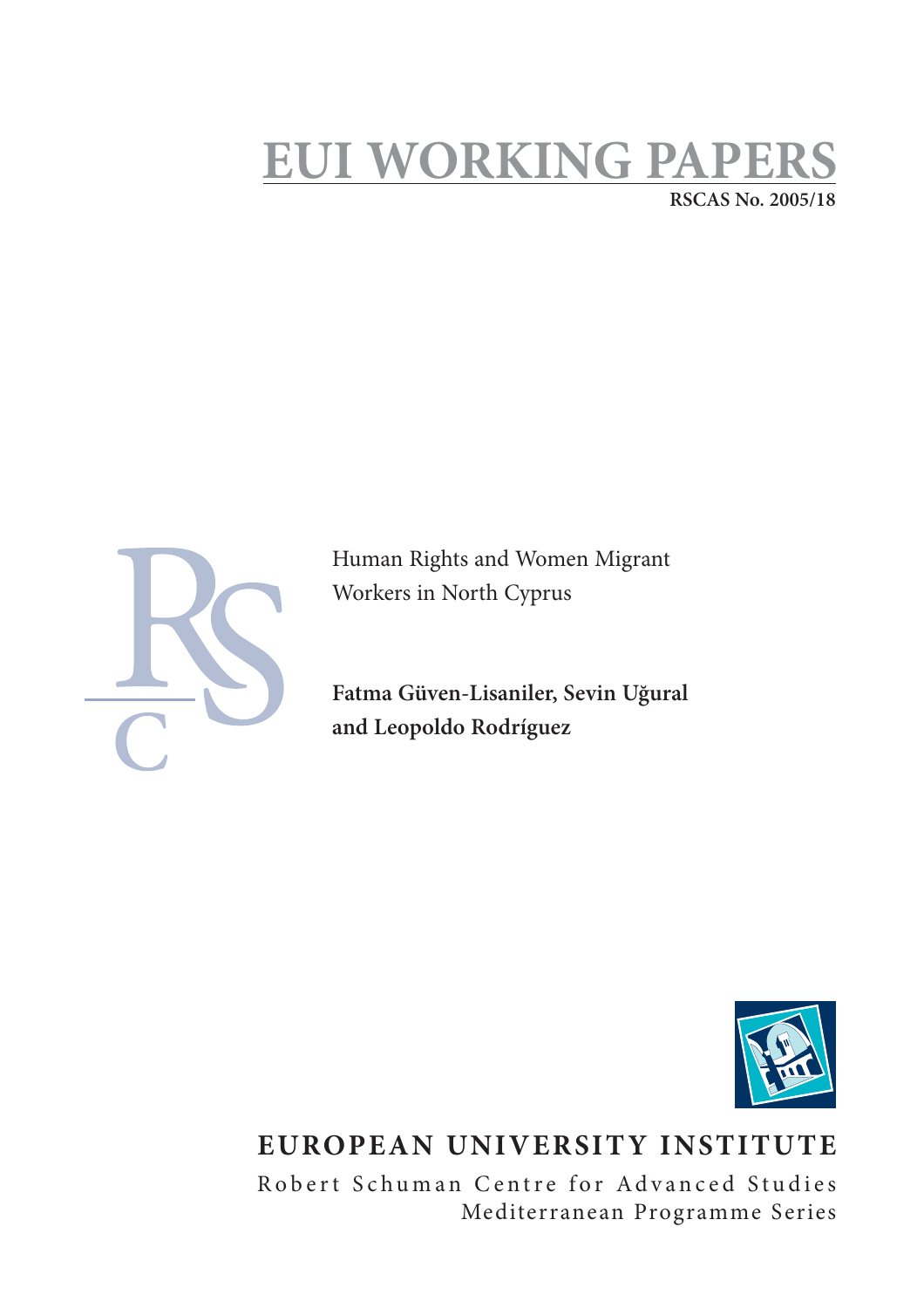### **EUROPEAN UNIVERSITY INSTITUTE, FLORENCE ROBERT SCHUMAN CENTRE FOR ADVANCED STUDIES**

*Human Rights and Women Migrant Workers in North Cyprus* 

**FATMA GÜVEN-LISANILER, SEVIN UĞURAL AND LEOPOLDO RODRÍGUEZ**

EUI Working Paper **RSCAS** No. 2005/18 **BADIA FIESOLANA, SAN DOMENICO DI FIESOLE (FI)**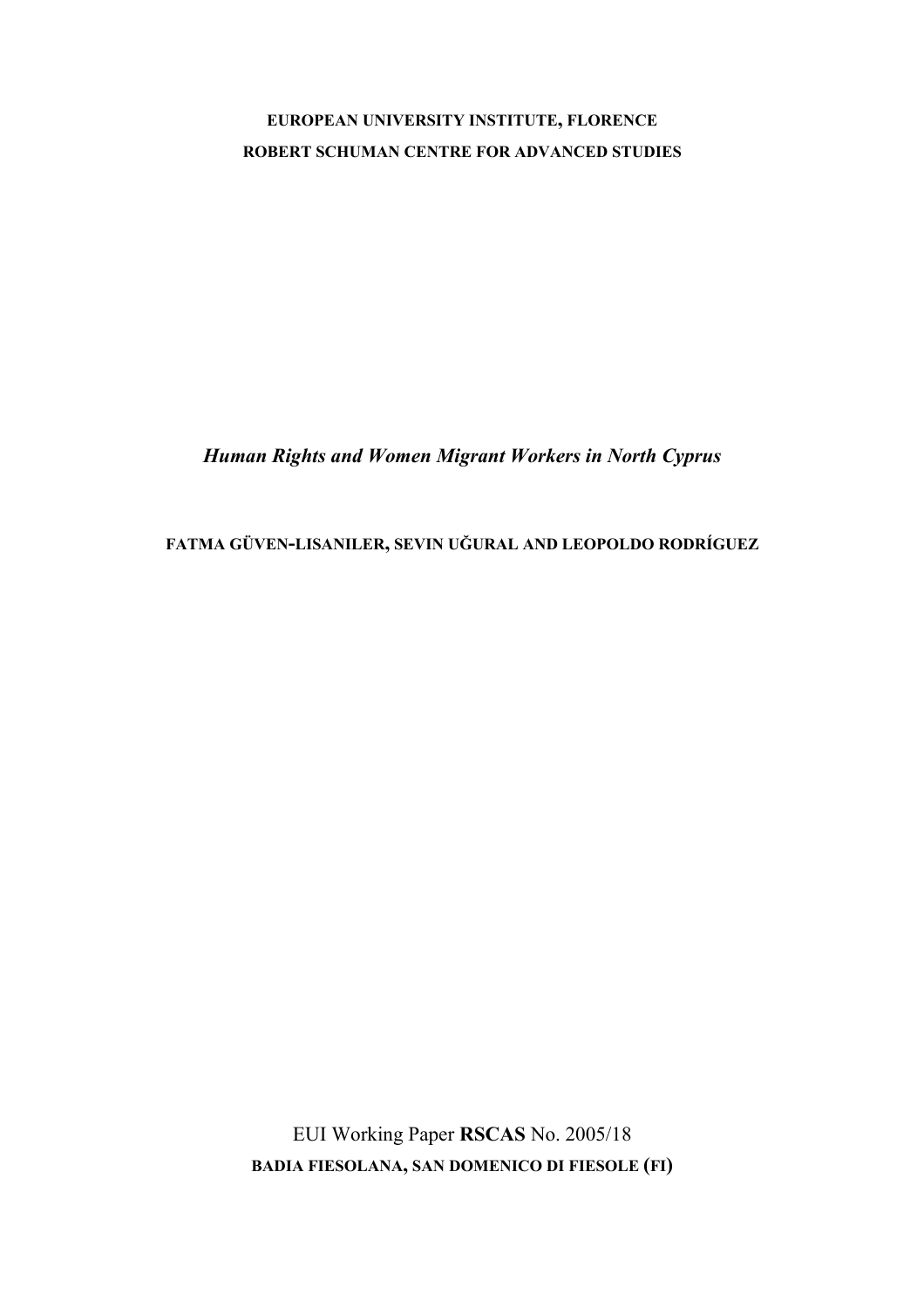All rights reserved.

No part of this publication may be reproduced, distributed or utilised in any form or by any means, electronic, mechanical, or otherwise, without the prior permission in writing from the Robert Schuman Centre for Advanced Studies.

Download and print of the electronic edition for teaching or research non commercial use is permitted on fair use grounds—one readable copy per machine and one printed copy per page. Each copy should include the notice of copyright.

Permission for quotation should be addressed directly to the author(s). See contact details at end of text. Source should be acknowledged.

ISSN 1028-3625

© 2005 Fatma Güven-Lisaniler, Sevin Uğural and Leopoldo Rodríguez

Printed in Italy in April 2005 European University Institute Badia Fiesolana I – 50016 San Domenico di Fiesole (FI) Italy

http://www.iue.it/RSCAS/Publications/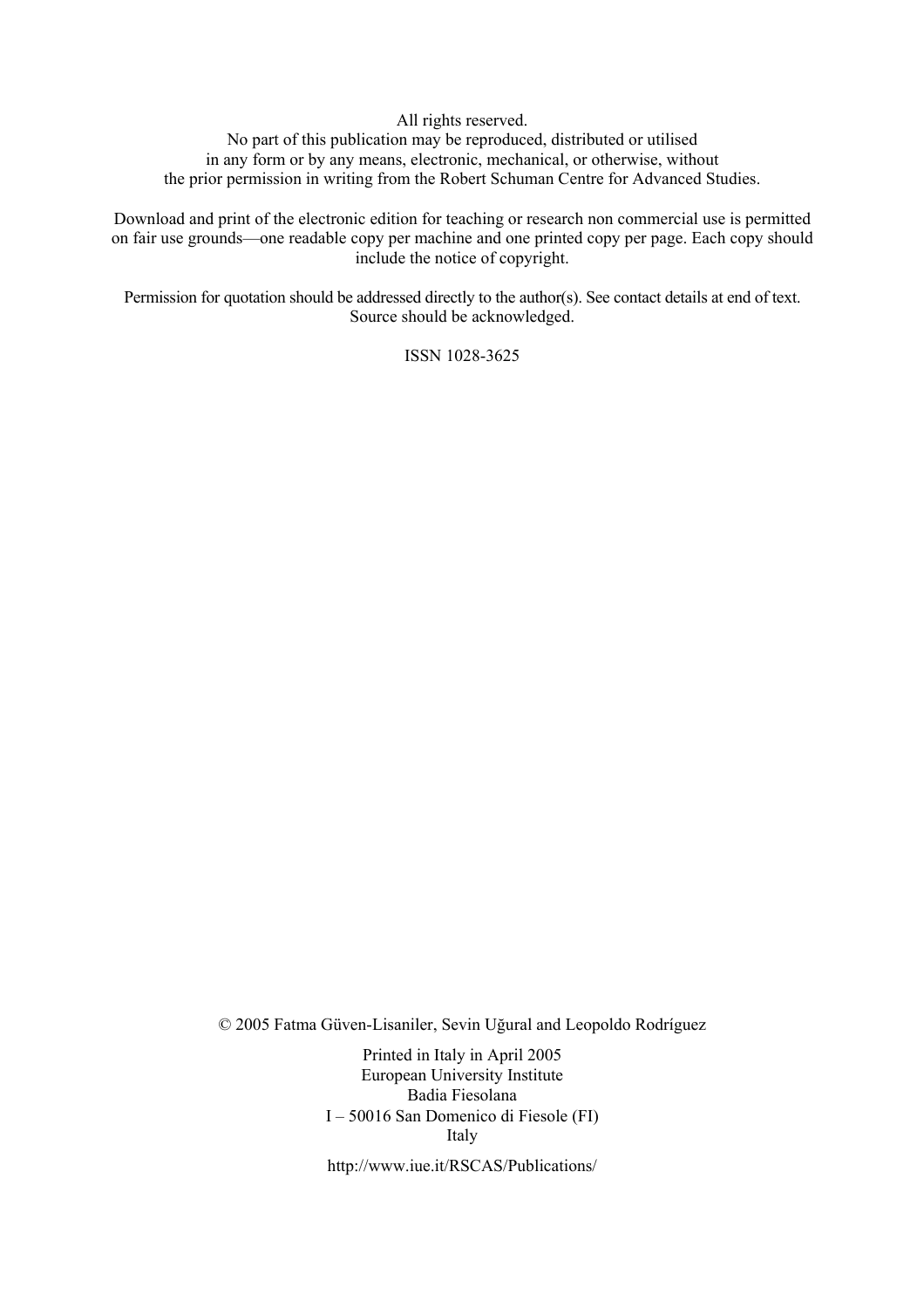#### **Robert Schuman Centre for Advanced Studies**

The Robert Schuman Centre for Advanced Studies carries out disciplinary and interdisciplinary research in the areas of European integration and public policy in Europe. It hosts the annual European Forum. Details of this and the other research of the centre can be found on: http://www.iue.it/RSCAS/Research/.

Research publications take the form of Working Papers, Policy Papers, Distinguished Lectures and books. Most of these are also available on the RSCAS website: http://www.iue.it/RSCAS/Publications/.

The EUI and the RSCAS are not responsible for the opinion expressed by the author(s).

#### **Mediterranean Programme**

The Mediterranean Programme was set up at the Robert Schuman Centre for Advanced Studies of the European University Institute in 1998. It focuses on the Mediterranean region.

The Mediterranean Programme engages in research with the twin aims of: a) generating intellectually excellent scholarly work; and b) contributing to the general policy debate relating to the flows of persons, goods and ideas between and within the Northern, Eastern, Southern and Western Mediterranean areas in its four **c**ore fields of interest: EU–Mediterranean/Middle East Relations, Political Regimes, State, Economy and Society in the Middle East and North African, International Migration, Energy Relations in the Mediterranean region.

The Mediterranean Programme and its activities have been financed by: Capitalia, Compagnia di San Paolo, Eni spa, Ente Cassa di Risparmio di Firenze, European Commission, European Investment Bank, Fondazione Monte dei Paschi di Siena, and Regione Toscana.

The Annual Mediterranean Social and Political Research Meeting brings together scholars from across the region.

http://www.iue.it/RSCAS/Research/Mediterranean/Meetings.shtml

*For further information:*  Mediterranean Programme Robert Schuman Centre for Advanced Studies European University Institute Via delle Fontanelle, 19 50016 San Domenico di Fiesole (FI), Italy

 $Fax: + 390554685770$ E-mail: lotta.svantesson@iue.it http://www.iue.it/RSCAS/Research/Mediterranean/Index.shtml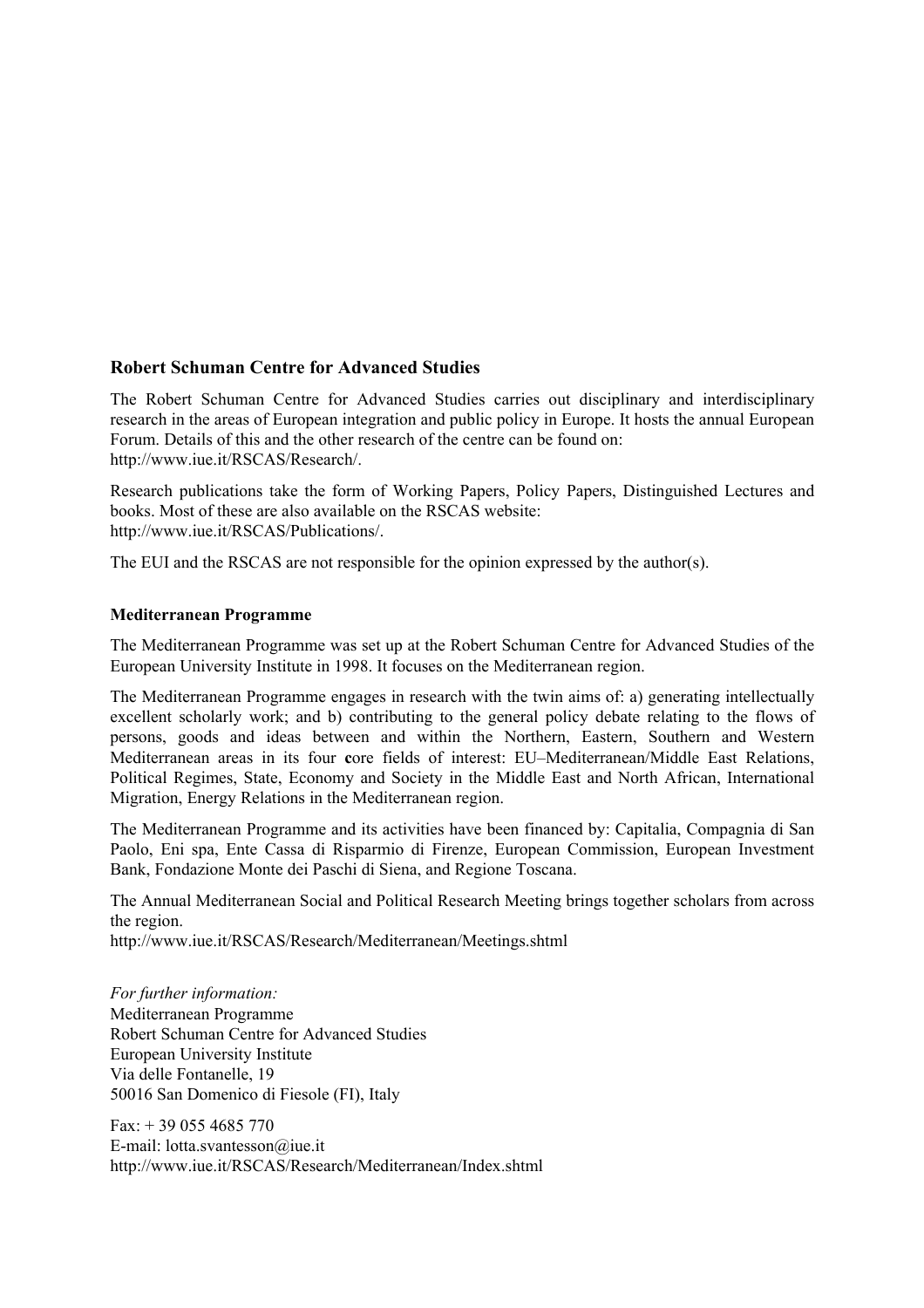#### **Abstract**

This paper discusses the gender dimension of human rights, labour rights and migration in North Cyprus. We focus on two groups of workers in order to facilitate a comparison of conditions across registered and unregistered women migrant workers. One group, Eastern European sex workers, enters North Cyprus with a six months work permit. Although they work in a highly regulated sector, these workers are highly vulnerable to human right abuses and are often considered victims of trafficking. The other group, cleaning workers, is primarily composed of Anatolian Turkish women with or without work permits. Our previous work on migrant sex workers and state regulations in North Cyprus provides some of the initial findings for the study. We have updated and collected new data through a survey of domestic workers and the collection of government information from the labour and migration offices. Having established the employment conditions faced by migrant workers in both sectors, we proceed to evaluate their compliance with North Cypriot legislation and international human rights protocols. We conclude with an assessment of how to improve human rights protections for migrant women in North Cyprus. It should be noted that although North Cyprus represents a very small fragment of migratory movement in the Mediterranean region, it is highly representative of migration movements to Europe (i.e. from Eastern Europe and Turkey). The confined nature of North Cyprus also makes it an excellent location for the collection of data.

#### **Keywords**

International migration, sex workers, domestic workers, human trafficking, women migrant workers, North Cyprus.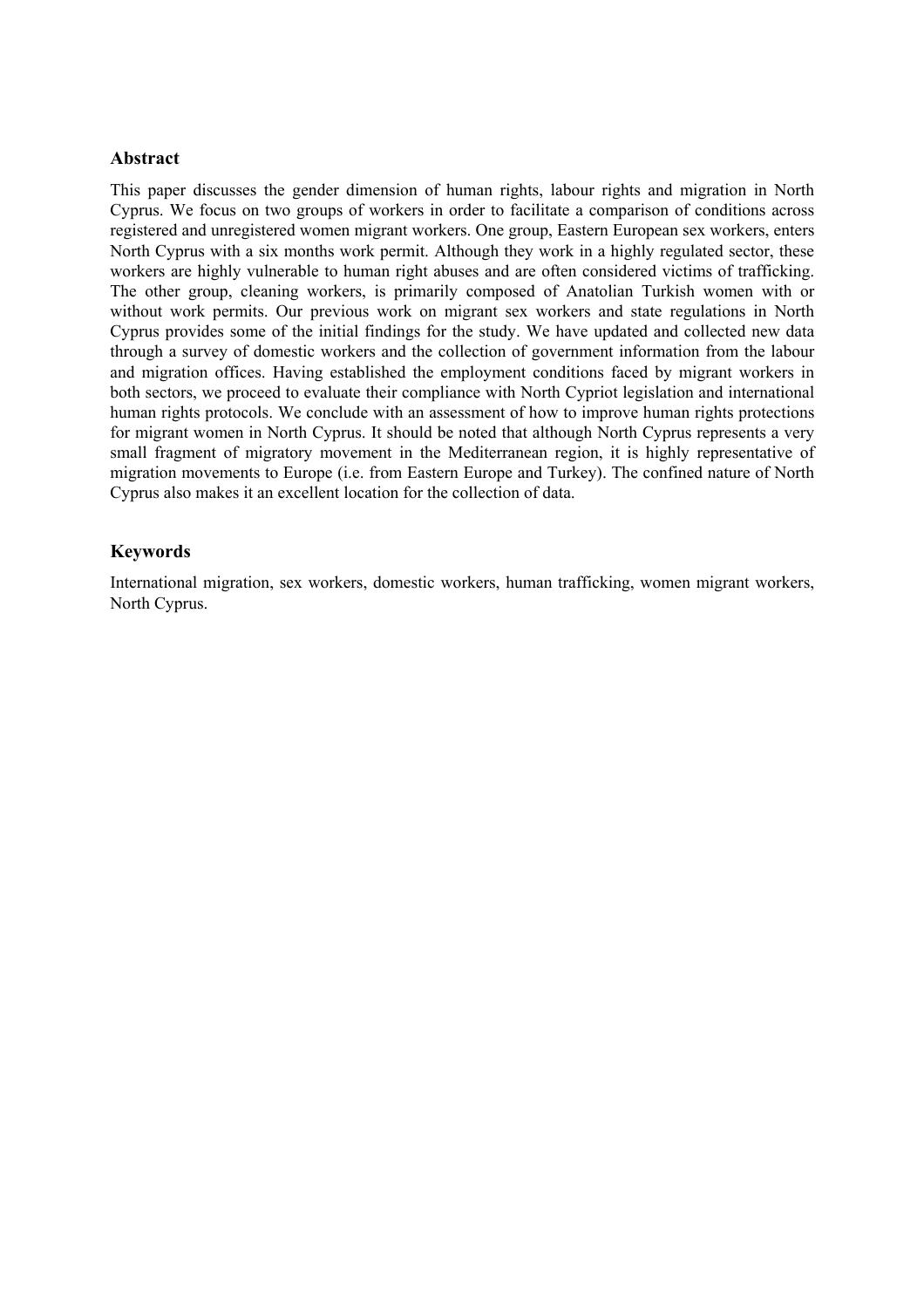#### **Introduction**\*

l

Concerns about international migration are growing. Together with this, so many questions are arising regarding the individuals and the countries, such as the migrants' contribution to the countries of origin and destination and protection of individual rights. From a cost-benefit analysis perspective, if done properly, international migration has positive impacts on communities of origin and of destination. Otherwise, although it is a contribution to the gross national product of the host and origin countries, it is a loss of human resources for countries of origin (IOM, 2003a). Accordingly, the worldwide expansion of international irregular migration movements, and as a consequence, trafficking in persons, have attracted increased concerns about the individual rights, human rights and labour rights of migrant workers. The nature of irregular migration is open to human rights and labour rights abuses (IOM, 2003b).

The growing recognition that the rights of migrant workers and their families need to be protected, the adoption of regional agreements on the free movement of persons, and the significant increase in the number of developing countries which have become host to foreign workers has increased the labour migration.

Among workers seeking employment across international borders, women migrant workers constitute a very large group. Migrant women generally are seen as workers in sweatshops, as domestic workers and agricultural labourers, as brides for mail-order marriages or are bought/sold to brothels or strip clubs (IOM, 1995 and 2000). This group is one of the groups most vulnerable to human rights and labour rights abuses.

A major proportion of the international migration of women is the result of coercion and deceit. The trafficking of women across international borders is a concern of many actors in the international community and demands the design and implementation of adequate policies at national and international levels (E/EC/RW, 2000). However, exactly what constitutes trafficking is a matter of controversy. A non-controversial definition of trafficking may be read as follows, 'cases where violence, intimidation, and/or deceit are used to force a woman to migrate and perform work/services against her will'.<sup>1</sup> More specifically in the Protocol to Prevent, Suppress and Punish Trafficking in Persons, Especially Women and Children, supplementing the 2000 UN Convention against Transnational Organized Crime (Article 3):

- a. 'Trafficking in persons' shall mean the recruitment, transportation, transfer, harbouring or receipt of persons, by means of the threat or use of force or other forms of coercion, of abduction, of fraud, of deception, of the abuse of power or of a position of vulnerability or of the giving or receiving of payments or benefits to achieve the consent of a person having control over another person, for the purpose of exploitation. Exploitation shall include, at a minimum, the exploitation of the prostitution of others or other forms of sexual exploitation, forced labour or services, slavery or practices similar to slavery, servitude or the removal of organs;
- b. The consent of a victim of trafficking in persons to the intended exploitation set forth in subparagraph (a) of this article shall be irrelevant where any of the means set forth in subparagraph (a) have been used;
- c. The recruitment, transportation, transfer, harbouring or receipt of a child for the purpose of exploitation shall be considered 'trafficking in persons' even if this does not involve any of the means set forth in subparagraph (a) of this article;
- d. 'Child' shall mean any person under eighteen years of age.

<sup>\*</sup> The research for this paper was partially funded by a Faculty Enhancement Grant from Portland State University.

<sup>1</sup> See IOM, 2003b for definitions of trafficking in human beings by international organizations.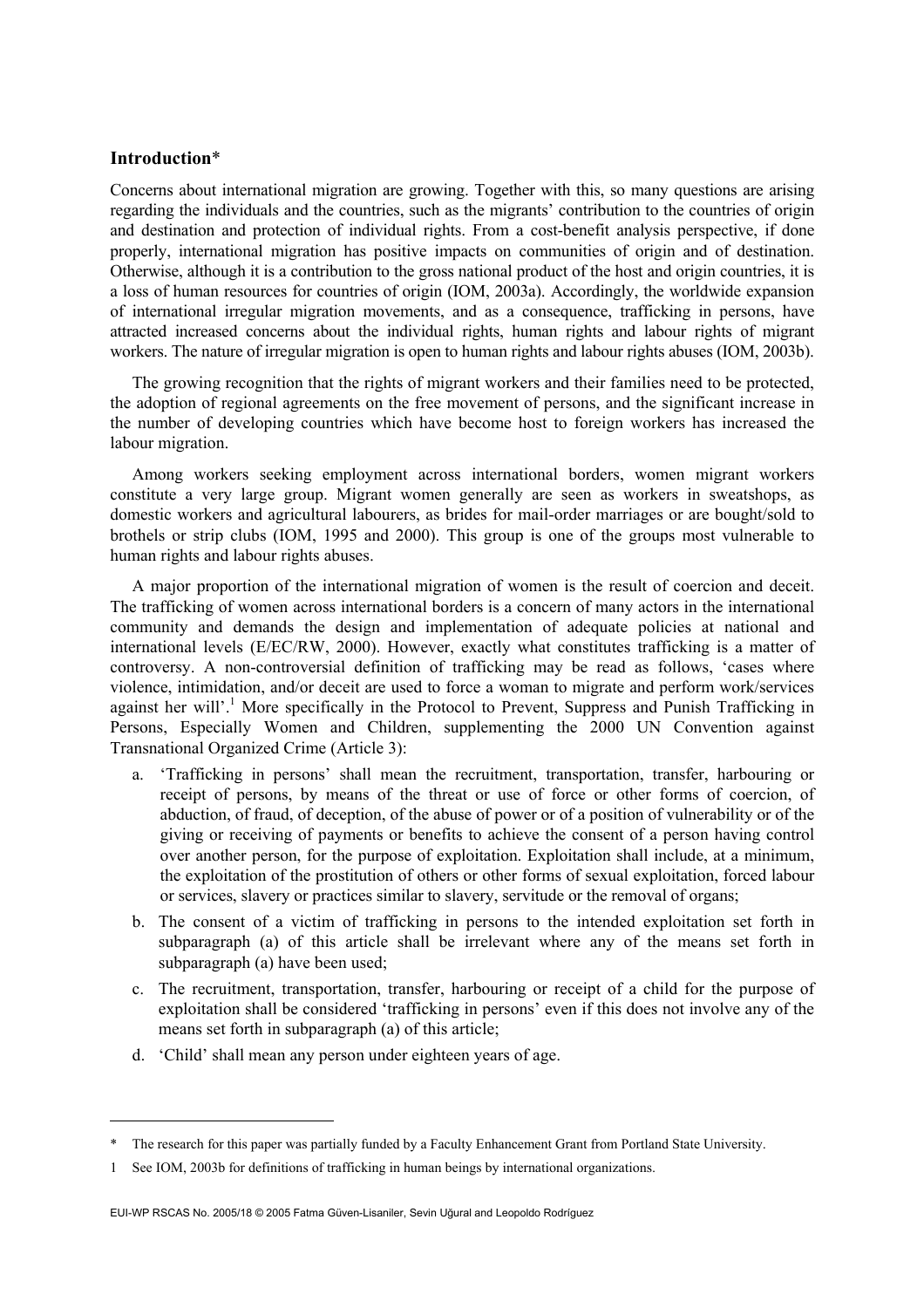Under this definition, trafficking would clearly constitute a violation of the human rights of the women in question. However, in many policy-making and feminist circles trafficking is defined to include all migrant women who engage in commercial sex, regardless of whether their involvement in the sex industry is voluntary or not.<sup>2</sup> This blurring of the line between human rights violations in the form of trafficking and sex work (a common occupation for a significant proportion of migrant women) has been challenged in academic circles, but remains a strong influence in international and national agencies dealing with issues of international migration.

In marked contrast, migrant women employed as domestic workers or in janitorial services (hereafter will be referred to as 'cleaning workers') are not immediately assumed to be victims of trafficking, but are generally considered voluntary migrants unless proof emerges to the contrary. In fact, women engaged in domestic work and janitorial services could potentially be just as vulnerable to human rights abuses as those in the sex industry. A few questions arise from these observations. First, are the demographic characteristics of women engaged in sex work significantly different from those engaged in cleaning services? If they are, what can these differences be attributed to? Are they the result of social mores, legal barriers, migration policy, immigrant networks, economic incentives, or a combination of all of the above? Second, are migrant women in the sex industry more likely to suffer from human rights abuses, particularly from trafficking? If so, what makes migrant women in the sex industry more vulnerable to trafficking than migrant women in the cleaning services? Finally, can we draw lessons from the comparison of migrant workers in these two industries to formulate policies that will effectively protect the human rights of migrant women without penalizing their income generating activities?

The aim of the study is to explore possible answers to these questions in an effort to better inform the debate over trafficking of women across international borders. We conduct our study in North Cyprus,<sup>3</sup> a nation with a unique set of circumstances. Although our results cannot be generalized to the conditions of sex workers and cleaning workers in other locations, the study sheds light into the effects of labour and immigration policies on migrant women in both sectors. Furthermore, the source countries for North Cyprus are similar to those of other European nations, opening the doors for future comparative research.

#### **I. Methodology**

This paper investigates the human, and labour rights of migrant women working in two service industries, namely, commercial sex and cleaning services. Our study is based on the comparison of the regulatory framework, official data of immigration and employment, surveys of migrant women and face to face interviews. We examined the regulatory framework for immigrant workers in the sex industry and cleaning services, including labour as well as immigration legislation. Early in our study, it became clear that the regulatory framework is often violated in whole or in part, but it served as a point of reference to understand standard practices in the sectors covered by our study. Even if many aspects of the legislation are ignored, in those cases where a formal contract between employer and migrant worker exists, we consider the employment relation to be part of the regulated segment of the migrant labour market. Migrant workers with a formal contract are invariably registered with the immigration authorities and comply with immigration and taxation requirements (throughout the article we will refer to these workers with work permits as 'registered migrant workers'). A wealth of information is available from government offices regarding registered migrant workers. On the other hand, some migrant workers face more rudimentary working conditions. Lacking a contract or legal immigration status, they operate in the unregistered segment of the labour market (we will refer to these workers with no work permit as 'unregistered migrant workers'). Needless to say, information

l

<sup>2</sup> See Wijers and van Doorninck, and Doezema.

<sup>3</sup> North Cyprus refers to the Turkish Republic of Northern Cyprus (TRNC), a small nation that has declared itself independent from the Republic of Cyprus (i.e. South Cyprus) in 1983. Only Turkey recognizes the TRNC, but its government has *de facto* control over the territory.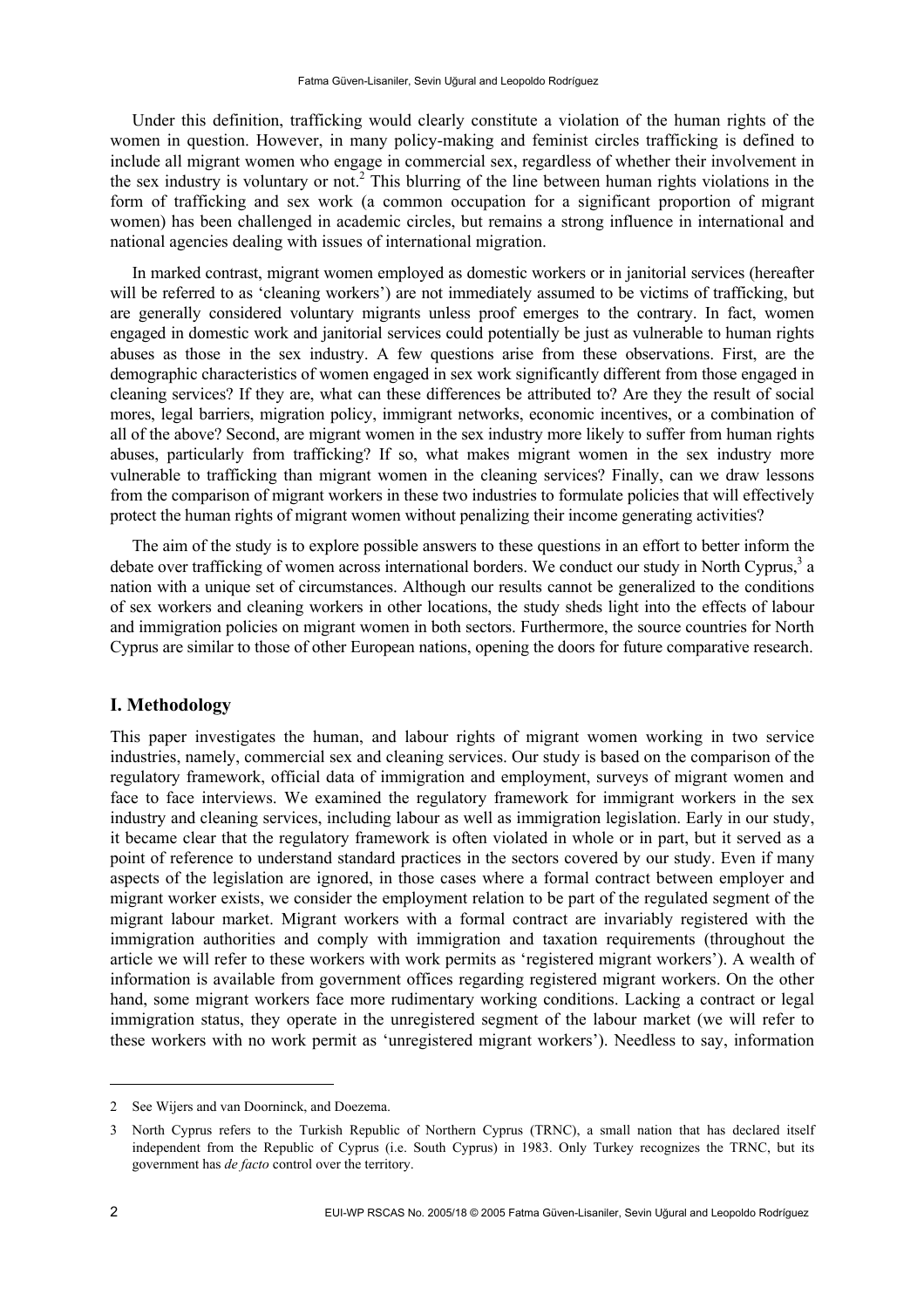on the unregistered migrant workers is scarce. We included both of these segments in our study. However, since in the sex industry the gap in information regarding these two segments is so significant, we are forced to emphasize our findings for the registered segment only.

Two government offices (the Labour Office of the Ministry of Labour and Social Security, and the Immigration Office of the Ministry of Internal Affairs) made their records available to us. For migrant women employed in nightclubs (these are the workplaces of registered sex workers) we consulted the records held by the civil section of the Immigration Office in North Nicosia, tracking information on every registered migrant sex worker who entered North Cyprus between February 2000 and July 2001. The Labour Office provided data on the number of work visas newly issued and renewed for nightclubs in 2003. Other official sources of information include interviews with officials in the Labour Office, the Immigration Office, and the Tax Office.

Aware of the shortcomings of relying solely on official government data, we conducted a survey among migrant women working in both sex and cleaning services industries. The survey for migrant sex workers was conducted in summer 2001 and for migrant cleaning workers in early 2004.

During the summer 2001, 16 registered sex workers employed in two nightclubs located in North Nicosia were interviewed. This sample constituted only 5.5% of the registered sex workers in North Cyprus at the time. Since the working conditions of the unregistered sex workers are obviously no better than of registered workers, we decided to generalize our findings of this sample to all sex workers with the result that the findings would reveal the best of the conditions that the sex workers can work under. In other words without loss of generality we can say that our sample is a representative one. Information from the answers to these surveys was complemented with a couple of interviews with a parliamentarian, engaged in the drafting of the legislation on nightclub employment, a nightclub owner and tax office personnel. Finally, in January 2004, we interviewed 73 migrant women working in the cleaning services of which 36 were registered (45% of the total of registered cleaning workers) and 37 were unregistered.

#### **II. Migration to North Cyprus**

l

Cyprus as a whole (North Cyprus and South Cyprus) has traditionally been a country of emigration because of the limited economic opportunities due to its small size. Besides its small island characteristics, the ongoing political unrest since 1950s accelerated the migration from Cyprus to Turkey and Greece (the motherlands of the 2 communities; Turkish Cypriots and Greek Cypriots), United Kingdom<sup>4</sup> and Australia.<sup>5</sup> After the partition of the island into two as north and south in 1974 (Greek Cypriots in the south, under the name 'Republic of Cyprus', and Turkish Cypriots in the north, under the name 'Turkish Republic of Northern Cyprus'), the emigration of Turkish Cypriots increased. This is mostly due to the political and economic isolation of North Cyprus. In the debates over migration in the North, it has been stated that the number of Turkish Cypriots abroad is not less than half of the *de facto* population of North Cyprus. Besides this huge outflow of population, meanwhile, Cyprus became a point of attraction for irregular migration flows, mainly from less developed parts of Turkey, Bulgaria, and Eastern European countries.

Migration from Turkey right after 1974 was encouraged by Turkish and Turkish Cypriot authorities to increase the Turkish population on the island and to foster economic activities. Under this policy, a significant amount of Anatolian Turks, granted land and properties, moved to North Cyprus. This group is beyond the scope of this study since it is difficult to define this movement under the concept of migration but rather a population transfer. The other flow from Turkey, which can be defined as migration, covers individuals coming to North Cyprus attracted by higher incomes, better living

<sup>4</sup> Cyprus is a Commonwealth country. It was a British colony for 80 years (1878-1960) until the establishment of the Republic of Cyprus. Cypriots were granted the right to hold their British nationality which encouraged many Cypriots to migrate to UK.

<sup>5</sup> Australia offered easy migration conditions for Commonwealth citizens.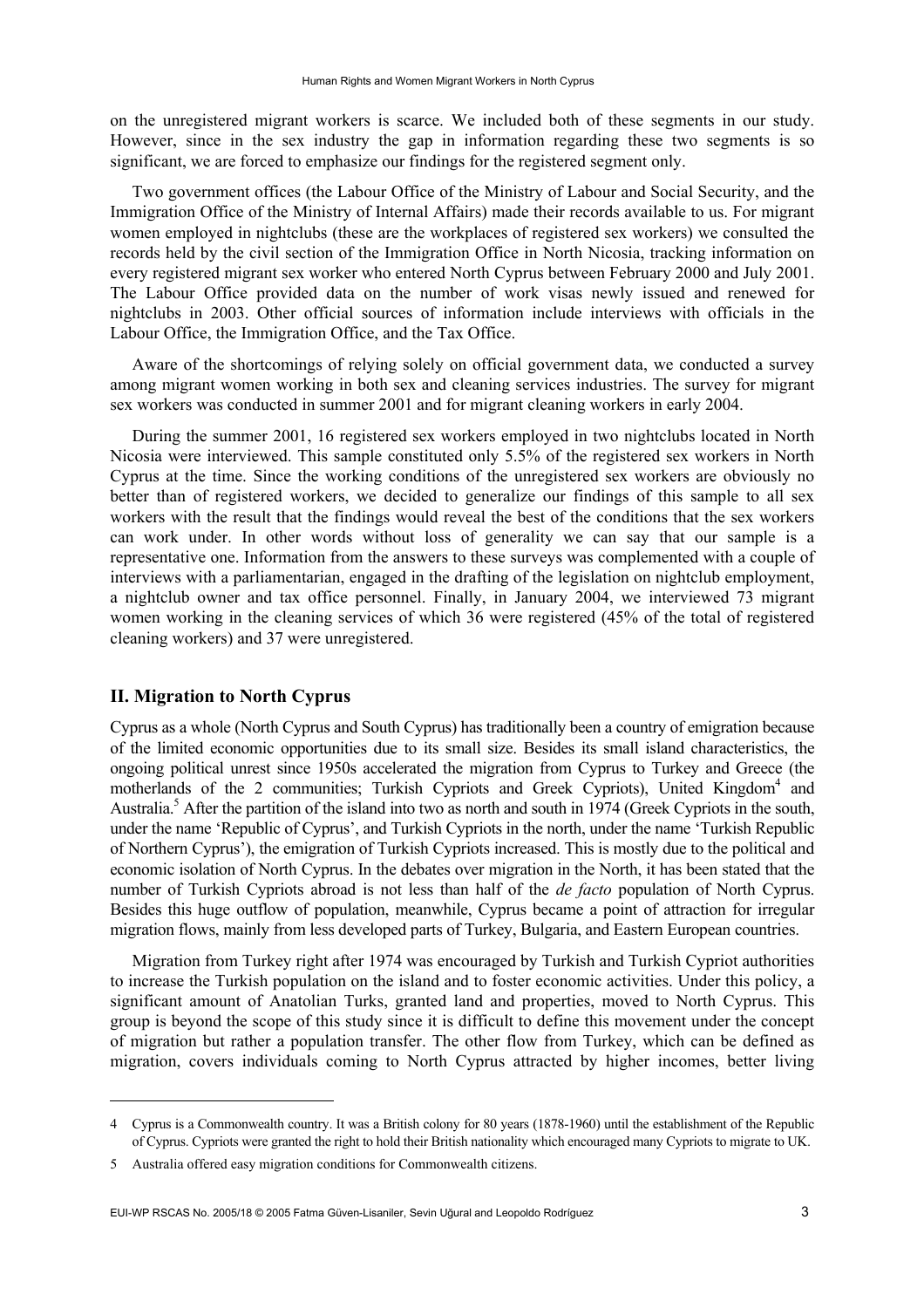conditions, easy entry, and the possibility to migrate to a Western European country.<sup>6</sup> Our study emphasizes the latter immigrant flow, which constitutes the largest group of persons migrating to North Cyprus. Close cultural, economic, and political ties between North Cyprus and Turkey resulted in the spillover of this migration into the northern part of the island, where wages are generally higher. Turkish citizens face no hurdles to enter North Cyprus. Since 1993, all Turkish citizens need to enter the island is their national identity card. Once on the island, immigration authorities do not track Turkish citizens, and although their official status is as tourists, a significant number currently stay and are employed in North Cyprus. These relatively new arrivals from Turkey should not be confused with Turkish settlers who have been granted residency rights and citizenship. Those who enter as tourists to join the labour market do not have legal status in North Cyprus and generally work in the informal (unregistered) labour market; men work primarily in construction and women work in retail and domestic services. Even without resident status, many consider themselves permanently settled.

North Cyprus is also the recipient, to a lesser degree, of migratory flows of Bulgarian Turks, settling after the fall of communism. In the early 1990s, a large group of Bulgarian Turks who were subject to discrimination by Bulgarian authorities escaped to Turkey. Turkish Cypriot authorities declared that North Cyprus would also accept migrants from Bulgaria. As a result, some of these people chose to come to North Cyprus considering the similarities in language, religion, and culture. This first flow triggered the direct migration from Bulgaria.

Women in these two migration flows have many similarities. They came either with their families or after their husbands for the reunification of families. The migration of individual women is very rare in both these groups. On the contrary, in the last flow mentioned below Eastern European migrant women have come to North Cyprus individually. Family migration or reunification in this group is almost none. Bulgarian Turk citizens need a visa to enter North Cyprus. However the Eastern European migrants can only enter either with a student visa to attend one of the six English language universities, or need a work permit sponsored by the employers in order to take up employment. The barriers to entry faced by Eastern Europeans in North Cyprus mean that their presence on the island is generally temporary.

The third flow is from Eastern European countries. The disintegration of the USSR and the breakdown of the communist regimes throughout Eastern Europe left behind a trail of failed economies and dislocated societies. Over the past 15 years, the region has become an important source of migrant women seeking economic opportunities unavailable in their home countries. Much of this migrant flow is towards the wealthier nations of Western Europe, where relatively high incomes act as a magnet. However, a significant proportion of migrant women from Eastern Europe and the former Soviet Union have gravitated to Southern Europe. Nations such as Greece, Turkey, $\bar{j}$  and Cyprus<sup>8</sup> (both North and South) have attracted many women because of geographical proximity, easy entry conditions, and diplomatic and economic relations of these countries. In Turkey, many women cross the border to engage in what has come to be known as 'suitcase trade' (small-scale trade carried out of suitcases), entering and leaving the country several times in a year without entering the local labour market. However, given the relative ease of entry, many women have opted to seek employment opportunities in a great variety of sectors ranging from retail to domestic work and the sex industry (IOM 2003d).

In 2003, the government of North Cyprus issued 1541 work visas to female foreign nationals seeking employment in its territory. (Table 1)

Eastern European women made up the largest regional group with 782 visas, while women from Turkey constituted the second largest with 710. The vast majority of Eastern European women (677)

l

<sup>6</sup> For example, Cyprus had been used as a springboard to migrate to UK, and this forced British authorities to change their visa-issuing policies, which discriminates between Turkish Cypriots and Greek Cypriots.

<sup>7</sup> See Bellér-Hann, Ildikó (1995), Gülçür and İlkkacaran (2002) and İlkkacaran and Gülçür (1995) for studies of migrant sex work in Turkey.

<sup>8</sup> See Güven-Lisaniler, Uğural and Rodríguez (2003) for studies of migrant sex work in North Cyprus.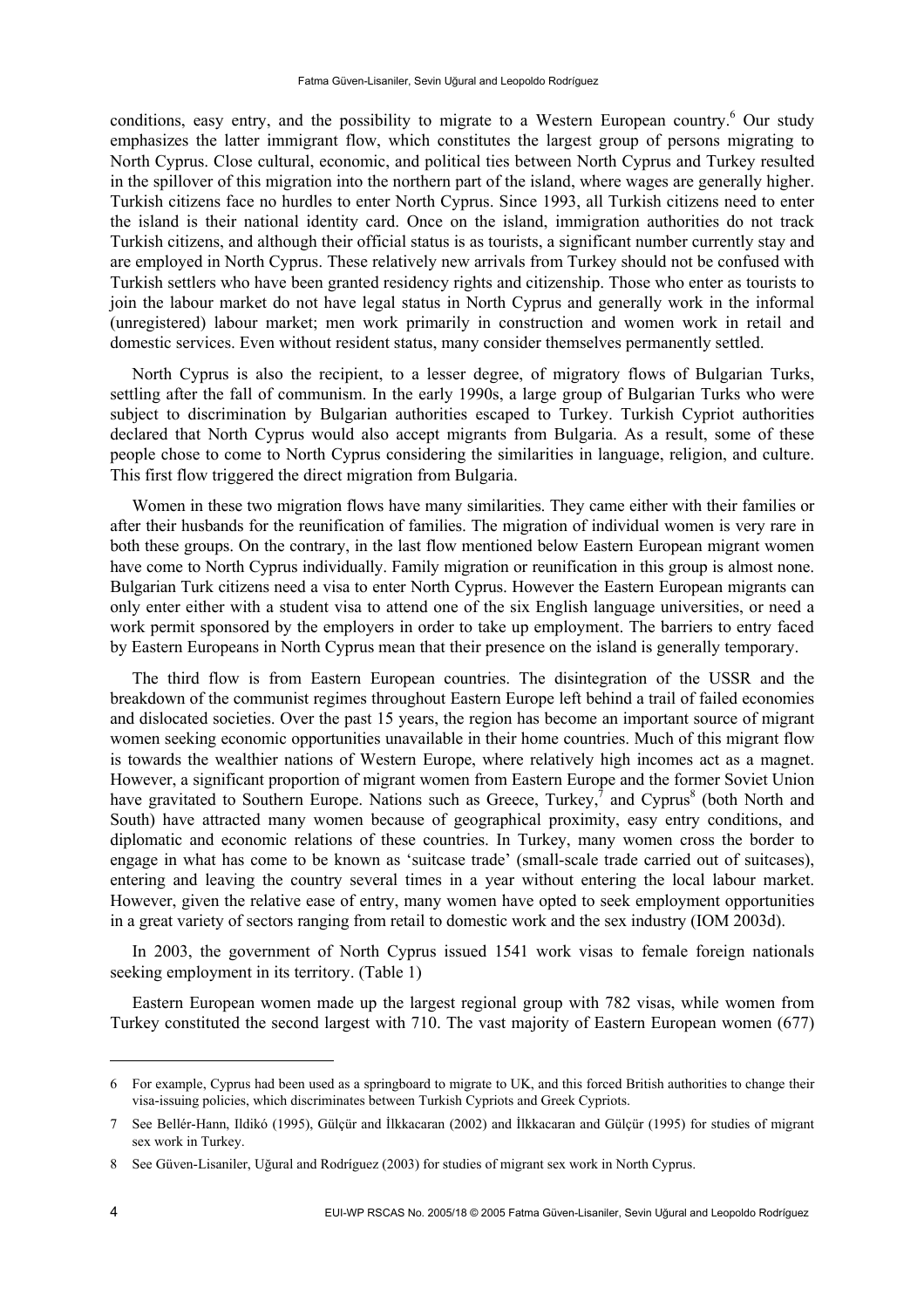were admitted under a special work visa for employment in nightclubs or pubs. Only three arrived with work visas for employment in cleaning services. Work visas for Turkish nationals were more evenly distributed among different occupations with 119 as casino croupiers, 91 as sales persons and 83 as sewing machine operators occupying the third place with cleaning workers. No visas were issued for Turkish citizens to work in nightclubs and pubs.

| <b>Occupations</b>                              | <b>Nationality</b>      |                  |                         |                |
|-------------------------------------------------|-------------------------|------------------|-------------------------|----------------|
|                                                 | <b>Eastern European</b> | <b>Turkey</b>    | Others*                 | <b>Total</b>   |
| Consmatrices                                    | 677                     | $\boldsymbol{0}$ | $\boldsymbol{0}$        | 677            |
| Croupier                                        | 58                      | 119              | $\overline{2}$          | 179            |
| Cleaning worker                                 | $\overline{3}$          | 83               | 8                       | 94             |
| Sales person                                    | $\overline{4}$          | 91               | $\overline{2}$          | 97             |
| Cashier                                         | $\boldsymbol{0}$        | 30               | $\overline{4}$          | 34             |
| Hairdresser                                     | $\mathbf{1}$            | $\overline{2}$   | $\boldsymbol{0}$        | 3              |
| Semi-skilled                                    | $\boldsymbol{0}$        | 3                | $\mathbf{1}$            | $\overline{4}$ |
| Unskilled worker                                | $\mathfrak{Z}$          | 81               | $\overline{\mathbf{3}}$ | 87             |
| Sewing machine operator                         | 1                       | 83               | 5                       | 89             |
| Chemist                                         | $\boldsymbol{0}$        |                  | $\mathbf{1}$            | 1              |
| Barmaid                                         | 6                       | 18               | $\mathbf{1}$            | 25             |
| Waiter                                          | $\overline{7}$          | 29               | $\overline{2}$          | 38             |
| Security person (casino)                        | $\boldsymbol{0}$        | 1                | $\boldsymbol{0}$        | 1              |
| Office work                                     | $\boldsymbol{0}$        | 15               | $\mathbf{1}$            | 16             |
| Cook (Patisserie)                               | $\mathbf{1}$            | 24               | $\mathbf{1}$            | 26             |
| Paid companion                                  | $\mathbf{1}$            | 1                | $\mathbf{1}$            | 3              |
| University teacher                              | $\mathbf{1}$            | 17               | 5                       | 23             |
| Beauty specialist                               | $\mathbf{1}$            | $\overline{2}$   | $\boldsymbol{0}$        | 3              |
| House keeper                                    | 3                       | 8                | 1                       | 12             |
| Tourist guide                                   |                         |                  | $\mathbf{1}$            | $\mathbf{1}$   |
| <b>Butcher</b>                                  | $\mathbf{1}$            |                  |                         | $\mathbf{1}$   |
| TV radio speaker                                |                         |                  | $\mathbf{1}$            | $\mathbf{1}$   |
| Typist                                          | 5                       | 25               | 3                       | 33             |
| Receptionist                                    | $\overline{3}$          | 22               | $\overline{2}$          | 27             |
| Masseur                                         | $\overline{2}$          | 3                | $\overline{2}$          | $\overline{7}$ |
| Textile                                         | $\boldsymbol{0}$        | 10               |                         | 10             |
| Technical work                                  |                         | $\tau$           |                         | $\tau$         |
| Professionals (managers, tourism agencies etc.) | $\overline{2}$          | 23               | $\overline{2}$          | 27             |
| Data processor                                  | $\overline{2}$          | 4                |                         | 6              |
| High School Teacher                             | $\boldsymbol{0}$        | 6                | $\mathbf{0}$            | 6              |
| Singer                                          | $\boldsymbol{0}$        | $\overline{3}$   | $\boldsymbol{0}$        | $\overline{3}$ |
| Total                                           | 782                     | 710              | 49                      | 1541           |

**Table 1 : Work Permits by Country of Origin and Occupations, 2003** 

\* Mostly Bulgarian Turks.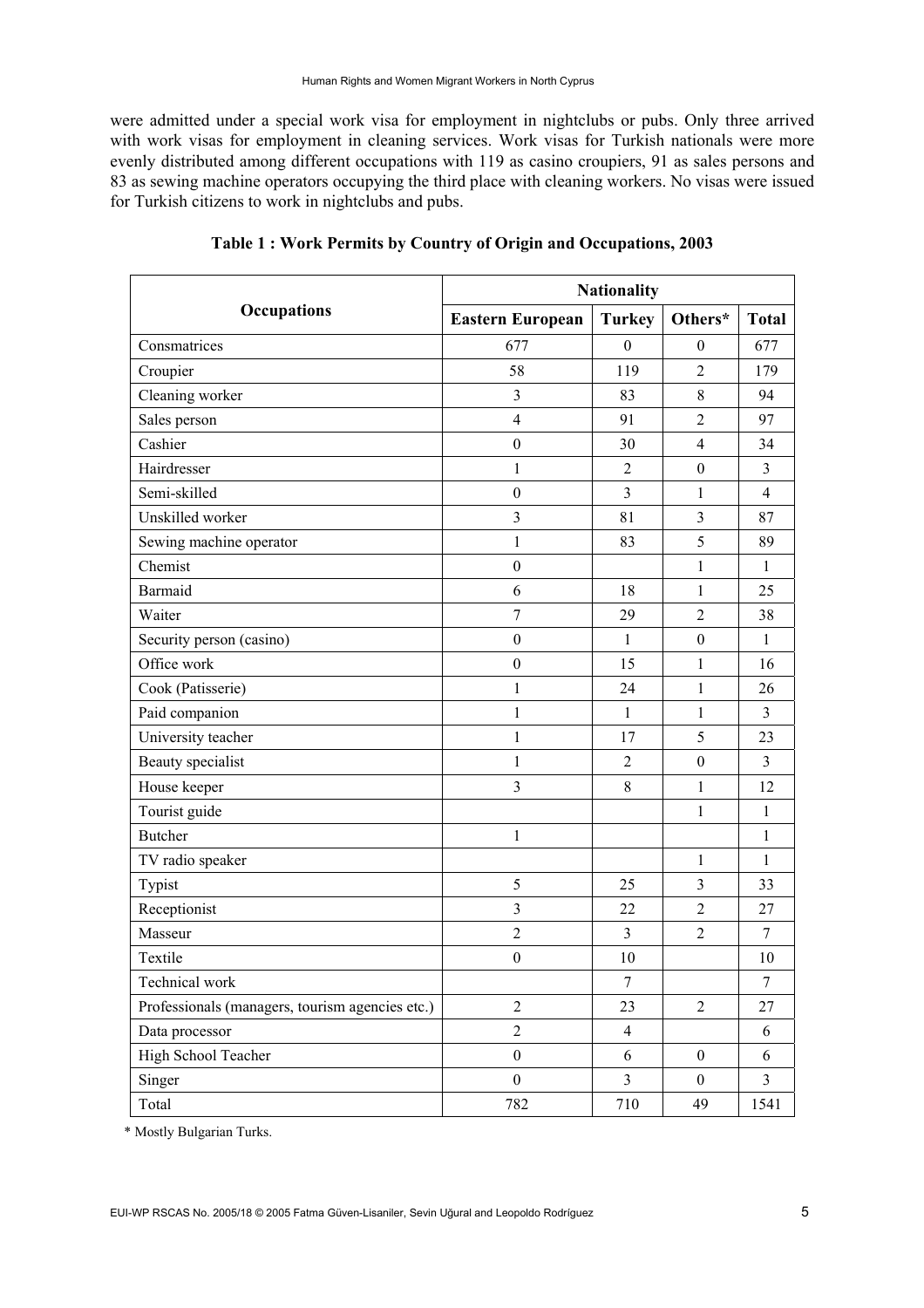#### **III. Migrant Sex Workers in North Cyprus**

Commercial sex work in North Cyprus is divided into a registered and an unregistered segment. There is no official data on the unregistered segment of sex work. Based on interviews with officials, people from the industry and secondary information we can say that the vast majority of unregistered sex workers are Turkish women. As mentioned previously, they are only required to show a Turkish identity card to enter the island. Although they are not legally entitled to work in North Cyprus, once on the island, the local authorities ignore the employment activities of Turkish nationals. As a result, it is impossible to determine from immigration records or employment files the exact number of Turkish women working in North Cyprus, or the number of women that might have been working as sex workers. In the absence of demographic information, the work conditions among unregistered sex workers are equally difficult to establish. Prostitution in North Cyprus is technically legal, but only in licensed brothels and conditional upon regulations that make their operation cumbersome and unprofitable (currently none are in operation). Unregistered sex workers operate from *kahvehanes* (traditional coffee houses for men) and a few pubs, primarily in and around North Nicosia, and primarily serving a lower income clientele and Turkish soldiers stationed on the island (Cahit:2002). Being hidden from the authorities of the Labour Ministry, health officials, and the police, the study of the unregistered segment of the sex industry in North Cyprus presents the same barriers that are encountered in the study of illegal sex work in other countries. However, especially due to the visa requirements, we are quite certain that women from Eastern Europe and former Soviet Republics are not represented in this segment.

Registered sex workers in North Cyprus work in nightclubs and pubs licensed to employ foreign women under a special set of immigration and labour regulations. Officially, these female migrants work as 'consomatrices', that is, they chat, have drinks and dance with the club's patrons. They are explicitly forbidden from engaging in commercial sex, and immediate deportation will be implemented if the conditions regulating their presence in North Cyprus are violated. The state apparatus closely monitors nightclubs and pubs employing consomatrices and subjects the migrant women to stringent health, labour, and immigration regulations, generating a wealth of official statistics on consomatrices. Regardless of the official pretence that women with a consomatris work visa do not engage in commercial sex, it is a well-known fact in all of North Cyprus that the main source of income for both the women and the club owners is prostitution. For the remaining of the paper, we will use the term consomatris or consomatrices to indicate migrant women engaged in registered commercial sex (Guven-Lisaniler, et al.:2003).

Between February 2000 to July 2001, 782 foreign women were issued work visas for employment in a nightclub or pub as a consomatris (Figure 1).

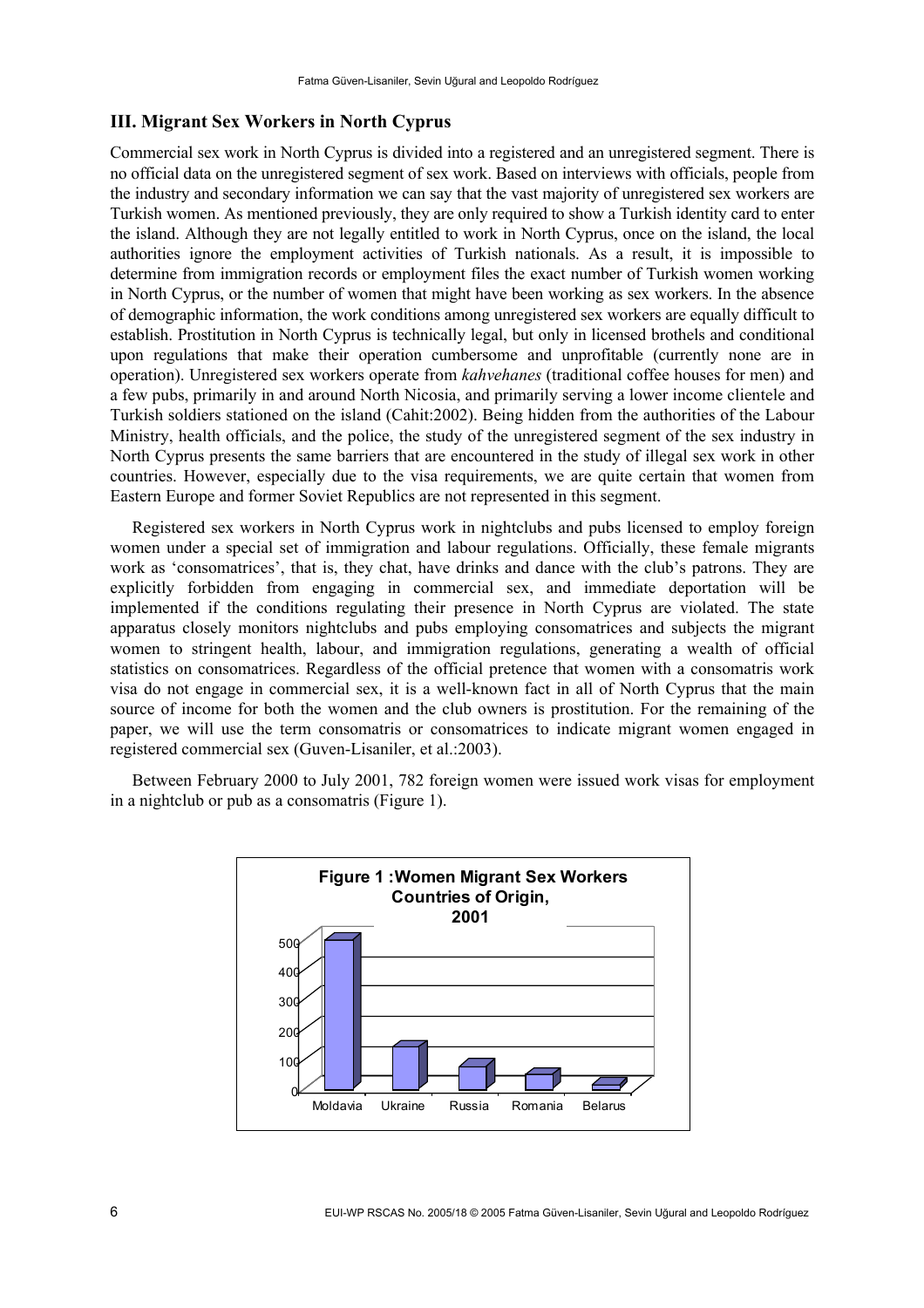Detailed data for the period shows that a majority were from Moldavia (496; 63.4%), followed by the Ukraine (141; 18%), Russia (75; 9.6%) and Romania (8 or 6.1%). The remaining countries are also former communist countries in Eastern Europe or a former Soviet republic, but none of them represents more than 3% of the total. Of these women, only 8.7% were older than 25 years of age, while 48% were younger than 21. The average age was 21.7, with a standard deviation of 3 years. One of the club owners admitted that prior to legislation implemented in 2000 many clubs hired minors, but that this has become practically impossible under the more strict regulations currently in place. Our work at the Civil Section of the Immigration Office confirmed that the birth date entered in employment papers matched the birth dates shown in copies of the passports. In the files for the period that we analyzed (February 2000 to July 2001), we only found one minor who entered North Cyprus on a consomatris work permit, but she turned 18 within days of her arrival. Declared prior occupations varied considerably for 25% of the women in the registers, but nearly 30% declared having worked at home and 8% had been students, leaving over 37% with little or no declared work experience. Of these sex workers, nearly 24% declared prior work experience in commercial sex or related sectors, but this does not mean that the remaining 76% were new to the industry.

In April 2001, there were 292 foreign women officially registered as consomatrices, working in the 27 nightclubs and 16 pubs licensed to hire them. In the year 2003 number of consomatrices increased to 379 and number of night clubs increased to 37, whereas number of pubs remained the same.

Migrant women working as consomatrices enter North Cyprus under a special work visa sponsored by the employer. Visas for work as a consomatris differ from those extended to foreigners seeking employment in other fields. The maximum duration of stay is 6 months for consomatrices. They work visas may be renewed, only if they leave North Cyprus for a period of two months at the minimum. In contrast, for other work visas there is no maximum uninterrupted stay. These must be renewed once a year, but there is no requirement to leave the island or a period prior to renewal.

The rights and obligations of consomatrices are spelled out in legislation passed in January 2000 to regulate the nightclubs and pubs that employ them. The law explicitly places diverse limits on the consomatris' freedom of movement and association and makes strict demands regarding health controls and tax collection. First, consomatrices must live in rooms provided by the employer in the same building where they work. Second, they are forbidden from establishing friendships with men outside their workplace and may not marry a local man while working in North Cyprus. If a consomatris were to get engaged to a Turkish Cypriot, she would have to leave the island and apply for a marriage license from her home country. Third, consomatrices must deposit their passports and return tickets with the police, making exit from the island more difficult. Fourth, a consomatris can only work for the club that sponsored her work visa. If she wants to change employers she has to leave the island at least for two months before the new employer of her choice can sponsor a new work visa for her. Fifth, upon arrival to North Cyprus, consomatrices are driven directly to the state hospital. There, they are tested for sexually transmitted diseases. If the results turn out positive for syphilis or HIV they are immediately deported. Furthermore, consomatrices must present themselves for STD checkups once a week. If they test positive for minor curable STDs they are quarantined until free of the disease. In the case of HIV, they are immediately deported. Finally, consomatrices must pay the same payroll taxes paid by other workers, including income and Provident Fund (social security) taxes. These taxes are charged in advance for the entire six months validity of their work visa, regardless of whether they stay the entire period or not. Temporal limits to the presence of a consomatris in the country makes it practically impossible for her to derive benefits from these tax payments, particularly to the Provident Fund. Although legally she has a right to reimbursement of some of her contributions to the Provident Fund, but example for such a case is not found.

These regulations are designed to isolate consomatrices from North Cypriot society. Purposefully or not, they also make their presence in North Cyprus more vulnerable to abuse by employers and local authorities and in some cases constitute direct violations of their human rights. These regulations are of a different nature and far more rigorous than those imposed on foreigners with other types of work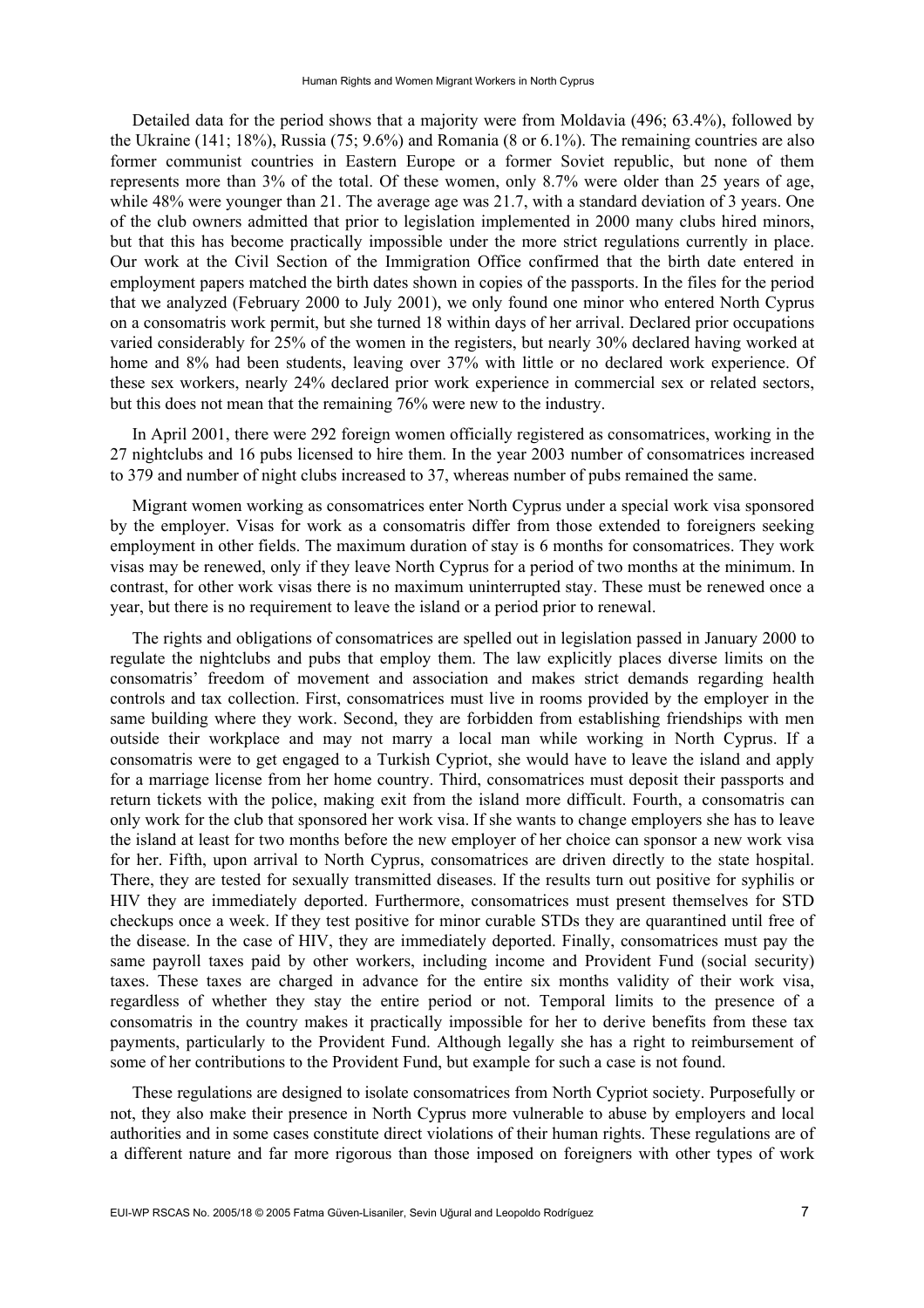visas, who are free to interact with Turkish Cypriots, marry them at will, choose their living quarters and retain their passports and other travel documents. A change of employer does not necessitate a new work visa, there is no requirement to leave the island or a waiting period involved. Foreigners with other work visas are also tested for HIV and tuberculosis, and face deportation if the results are positive, but their tests are carried out within the first month of arrival, not immediately off the airplane. They pay the same taxes applied to consomatrices, but do not do so up front for the duration of their visa and often are informed about, and exercise their reimbursement right of Provident Fund contributions.

In a few instances, the law apparently seeks to protect the rights of migrant women employed in nightclubs and pubs. Placing the passports and return tickets with the police is presented as an improvement over the previous practice, when the employer would hold these documents. The law also establishes that the employer shall cover costs of transportation to and from the island, housing, and health controls, and requires both parties to sign a standard contract that spells out some of their rights and obligations including the wage to be paid by the employer. The contract is in Turkish and the authorities do not provide translators to explain its contents to the consomatris. For the most part they are unaware of what they have signed and do not have a sense of their rights under Cypriot law. As a result, many of the provisions of the legislation are completely disregarded in practice. The void is filled by a *de facto* verbal contract between consomatris and employer that spells out the actual rights and obligations of each party.

Although the law explicitly forbids the consomatris from engaging in commercial sex, nightclubs and pubs sponsoring their work visas unequivocally hire them to render sexual services to their customers. Earnings from prostitution constitute the largest share of the income of both the consomatrices and the nightclubs and pubs. The exact arrangement as to how the proceeds are divided up varies from one club to another. In the clubs where the first hand information is obtained, the consomatrices receive 45% of the fee for sexual services, 45% goes to the club owner, and the remaining 10% are tips given to other club employees such as bartenders and bouncers. Earnings from commercial sex constitute the totality of the consomatris' income. The minimum wage payment that is standard in the official contract is fully disregarded by the employer, as is the six-day work week. Consomatrices do not have days off unless their test results appear to be positive for STDs.

In our survey, we did not encounter any consomatris who had entered into this arrangement without previous knowledge of the type of activity she would perform in North Cyprus, nor did we find evidence of women being forced into prostitution from interviews with club owners and government officials. Given the limitations of our sample and sources, this certainly does not eliminate the possibility that some of the women who work as consomatrices in North Cyprus have been fooled or forced into prostitution. However, it does indicate that a large number, possibly the majority of them, came to North Cyprus voluntarily with the intention to engage in prostitution.

On the other hand, the debt faced by consomatrices upon arrival to North Cyprus calls into question the degree of freedom that they may enjoy if they wish to terminate their employment prior to payment of this money. The consomatris actually starts her employment in debt, because contrary to what the law establishes, club owners discount from their earnings the cost of round- trip tickets, some housing costs, and recruitment agents' fees. On top of this, the consomatrices also owe the employer the taxes that the legislation demands be paid up front. Upon arrival, consomatrices generally face a debt to employers of around US\$3,000, and it takes them approximately the first two months of work to break even with the employer. In some clubs, consomatrices are paid a pre-agreed lump sum at the end of their contracts rather than a share of the earnings generated. Needless to say, in neither case does the consomatris have legal recourse if at the end of the contract the club owner does not keep his side of the bargain and she receives less than originally agreed upon. According to interviews and our own estimates, a consomatris used to be able to take home between US\$4,000 and US\$10,000 at the end of the six-month work visa. After the banking crisis of 1999 and new tax obligations under the 2000 legislation, this amount dropped to somewhere between US\$2,000 and US\$5,000.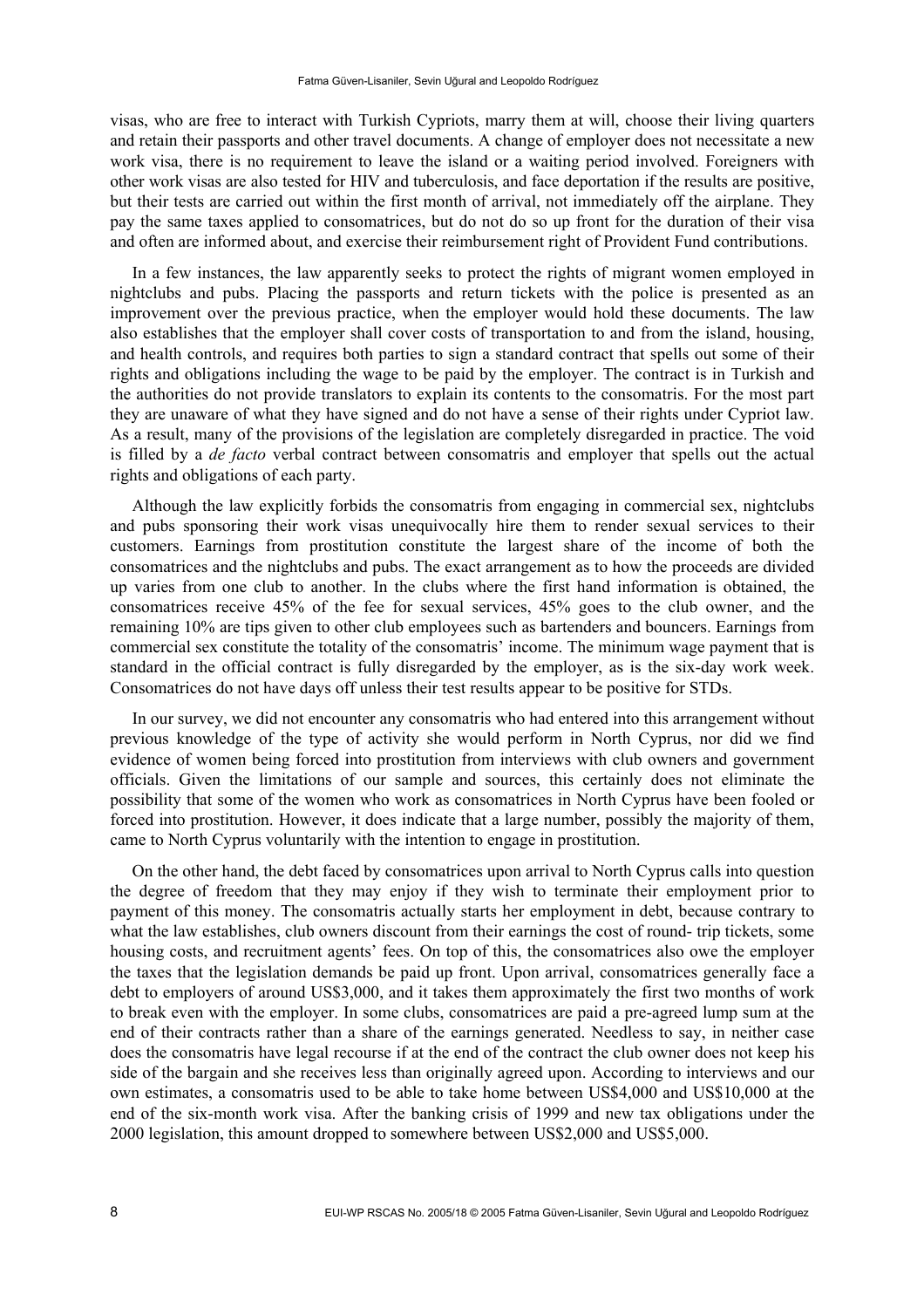#### **IV. Migrant Cleaning Workers in North Cyprus**

In the case of migrant cleaning workers, we were able to conduct surveys of women employed in both the registered and unregistered segments of this service industry. In addition, for registered cleaning workers we were able to collect data from government sources.

Seventy-three migrant women cleaning workers (36 registered, 37 unregistered) were interviewed. Eleven were Bulgarian Turks and the rest (62) were Turkish. The average age was 32.45, with a standard deviation of 6.15 years, 86% having ages between 24 and 41. Eighty-five percent were married. The women who were unmarried and younger than 23 were very rare and none of them was older than 47 years of age. Therefore, it can be concluded that middle-aged and married Turkish women dominate the cleaning service sector (Figure 2).



The contrast between sex and cleaning workers' ages is very striking. The average age of cleaning workers is 32.45 with no women younger than 23, whereas the average age of sex workers is 21.7, 48% of which being younger than 21. Regarding the two sectors, young Eastern European women are predominant in sex work, whereas middle-aged Turkish women are predominant in cleaning work.

For both registered and unregistered groups of cleaning workers the purpose of migration is either family reunification or to seek employment. As can be seen from Figure 3, for Turkish migrant women workers, seeking employment is the dominant factor but only 4 of them (10%) declared that their original intention was to work in cleaning services. The remainder said that they decided to work in cleaning services after coming to North Cyprus, and were mostly tempted by their friends. Their command of the Turkish language and the presence of their family members and/or husbands in North Cyprus also make their situation significantly less vulnerable to human and labour rights abuses on the part of employers and authorities.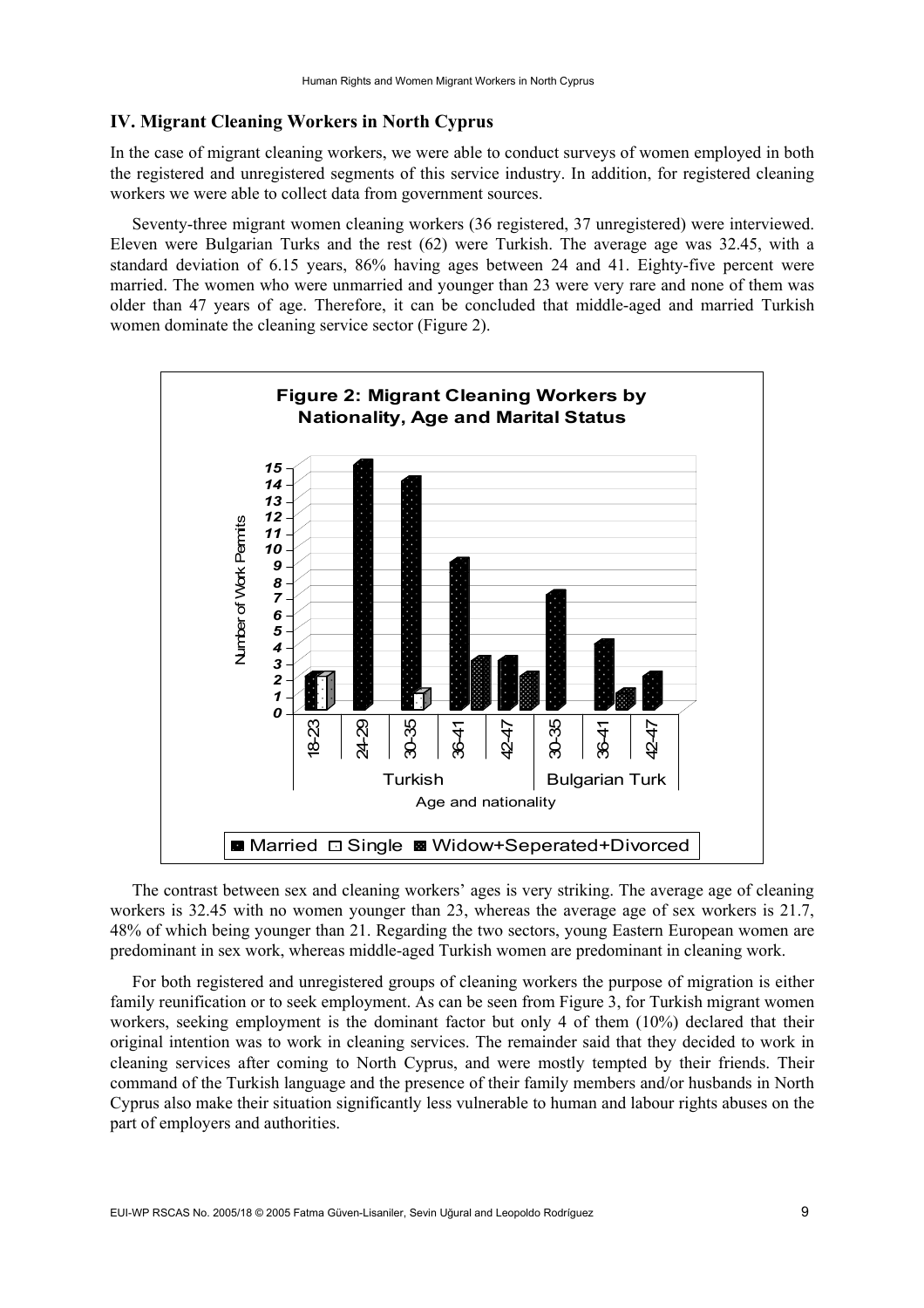

Below we study the two groups of the migrant women cleaning workers (registered and unregistered) separately.

#### *A. Registered Migrant Women Cleaning Workers*

Registered migrant cleaning workers, sponsored by a cleaning service firm or a local firm in need of janitors, arrive to North Cyprus with work visas issued by the Immigration Office. Registered foreign cleaning workers are subject to the regulations common to all other foreign workers with work visas other than consomatrices. In other words, they do not face legislation specifically targeting their work and living conditions in North Cyprus.

From the 110 work visas issued in 2003 for cleaning personnel, 30 were for Turkish men and 80 were for women. Of these 80 women, 73 were Turkish citizens, only 3 were non-Turkish Eastern European citizens, and the remaining 4 were Bulgarian Turks (Figure 4).

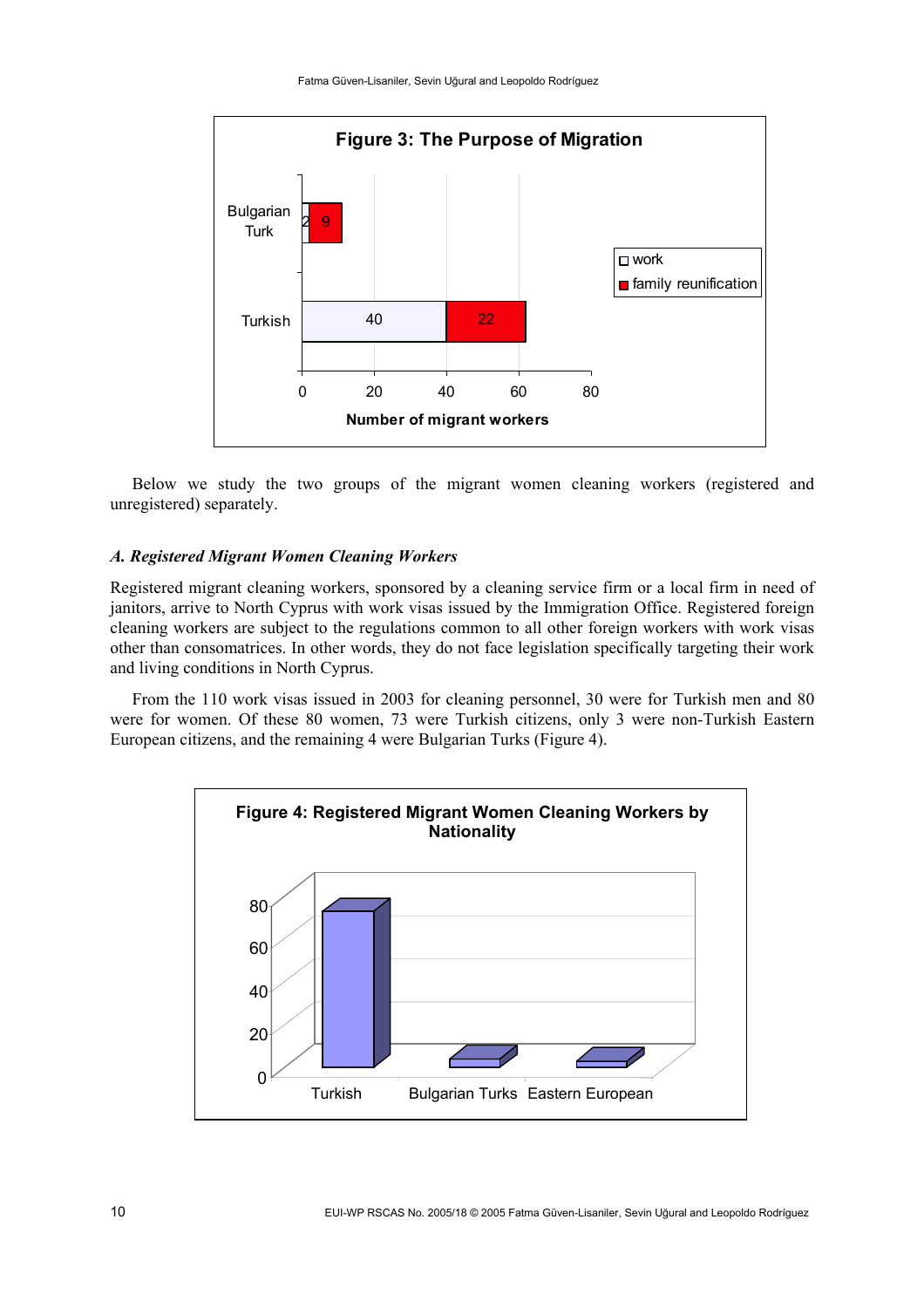During research 36 registered cleaning workers, 31 Turkish and 5 Bulgarian Turks were interviewed. Of these, 29 were married and had children while of the rest, 3 were single, 2 were widows, and 2 were divorced. Marital status was similar for both Turkish and Bulgarian Turks. The majority (23 or 64%) were between the ages 30-41, whereas the average age was 32.45. Younger and older migrants were very rare. There was no Bulgarian Turk under the age of 36 (Figure 5).



The majority of registered cleaning workers (64%) declared a monthly income of US\$351 for a 6 day workweek, more than the mandated minimum wage, US\$330, paid in North Cyprus then. 10 of the cleaning workers, (28%), declared monthly earnings of US\$270, less than the mandated minimum wage. The rest earned US\$432 or more.

#### *B. Unregistered Migrant Women Cleaning Workers*

Unlike registered migrant cleaning workers who are employed by companies, the unregistered cleaning workers work primarily for individual households. These women migrate to North Cyprus for family reunification but also with the intentions of working for higher wages than in Turkey, and because of the availability of job opportunities for unskilled workers. Generally they do not plan working specifically in the cleaning services but since this work is easy to find and there is a demand for cleaning work, they are concentrated in this area.

From the 37 unregistered women interviewed, 31 were Turkish and 6 were Bulgarian Turks. Technically, they are not allowed to work without a working visa, but there is no enforcement of immigration laws in respect of Turkish citizens and Bulgarian Turks. Twenty-five of these women declared having arrived in North Cyprus with the purpose of seeking work, but only 9 of them thought that it would be as cleaning workers. Regarding the marital status, one of these workers was separated, and the rest were married with children. Only 4 arrived in North Cyprus alone. The majority (62%)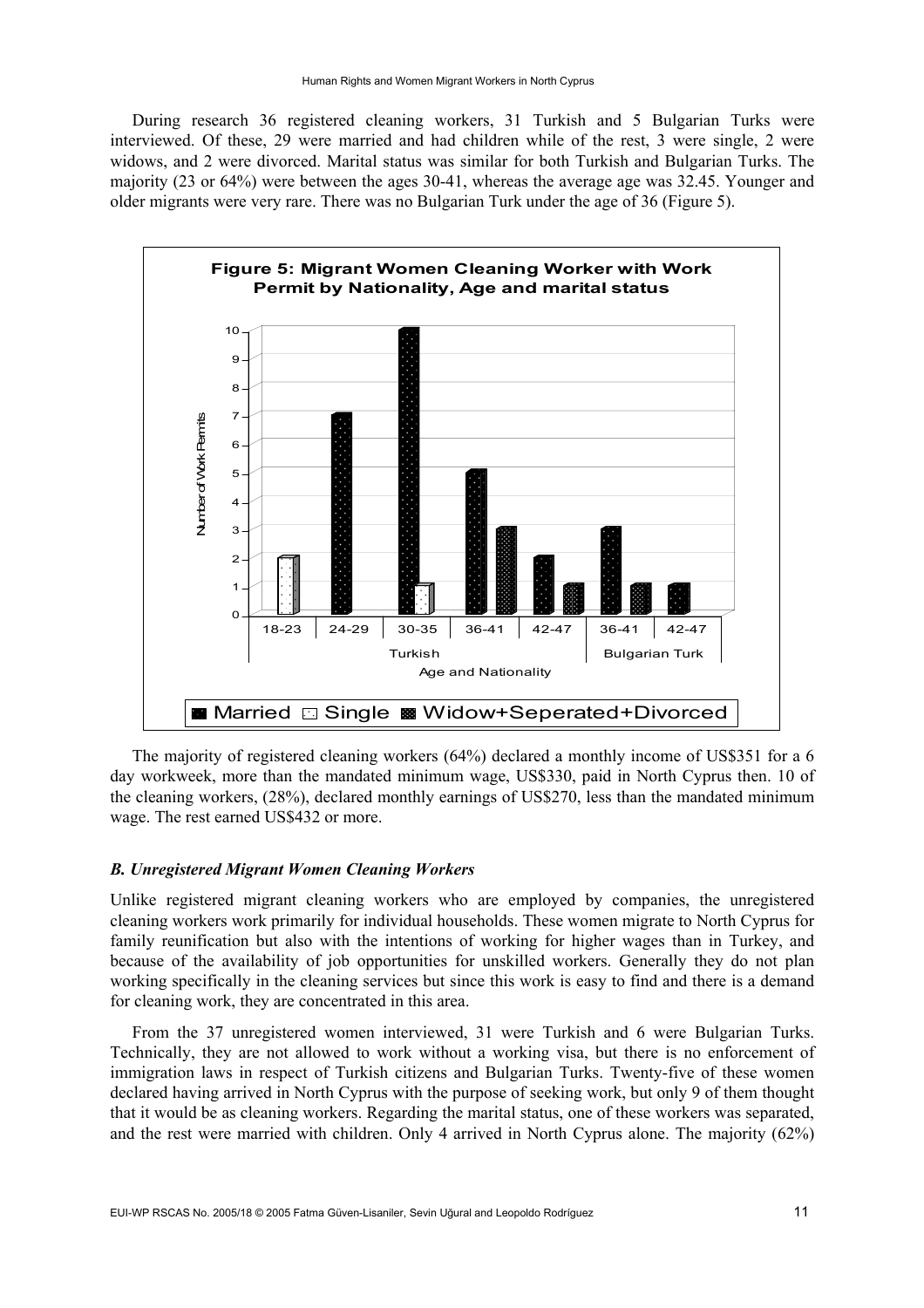were between the ages of 24-35. Younger and older migrants were very rare. There was no Bulgarian Turk under the age of 30 (Figure 6).



The majority of unregistered cleaning workers declared their earnings as of around US\$22 per day for 5 to 8 hours of work. A couple of them declared only US\$10. Although the women in our sample work an average of 4.7 days per week, we calculated an average monthly income of US\$465, above the minimum wage of US\$330. On the average, unregistered workers earn more per month and work fewer days per week than registered workers. This may seem paradoxical but other benefits, monetary and non-monetary, available to workers in the formal sector help to explain this outcome. Unregistered workers do not receive an end of year bonus equivalent to one month's salary (known as 'the thirteenth salary') mandated by the law. They also cannot benefit from the social security and provident fund systems, and this leaves them without retirement rights and other benefits such as the National Health Service (only one unregistered worker in our sample had access to it, probably through her husband's employment). Unregistered workers also have to provide their own transportation to work and back, while most registered workers declared that the employer provides transportation services for them.

A comparison of earning potential with registered consomatrices may be useful at this point. In a six-month period of work, without discounting housing and food expenses or transportation, registered cleaning workers can earn not more than US\$1800, while unregistered cleaning workers may earn up to US\$2300. Considering that our savings estimates for consomatrices during their six-month contract is a minimum of net US\$2000 (possibly more than twice as much in reality), one may be surprised at the nearly complete lack of Eastern European women in cleaning services in North Cyprus. However, earning estimates for registered and unregistered cleaning workers do not include transportation, room and board and other costs that Eastern European women in the sex industry would encounter. If these costs were to be subtracted, cleaning workers would most likely have no net savings after six months. Even if the work in the unregistered segment of cleaning services (where cash earnings are somewhat higher than those of registered cleaning workers) was to prove to be economically attractive to Eastern European women, this option is closed to them. Unlike Turkish women, they cannot enter the island without a visa, and therefore are unable to join the pool of unregistered workers. On the other hand, for registered and unregistered Turkish women already living in North Cyprus with their families, the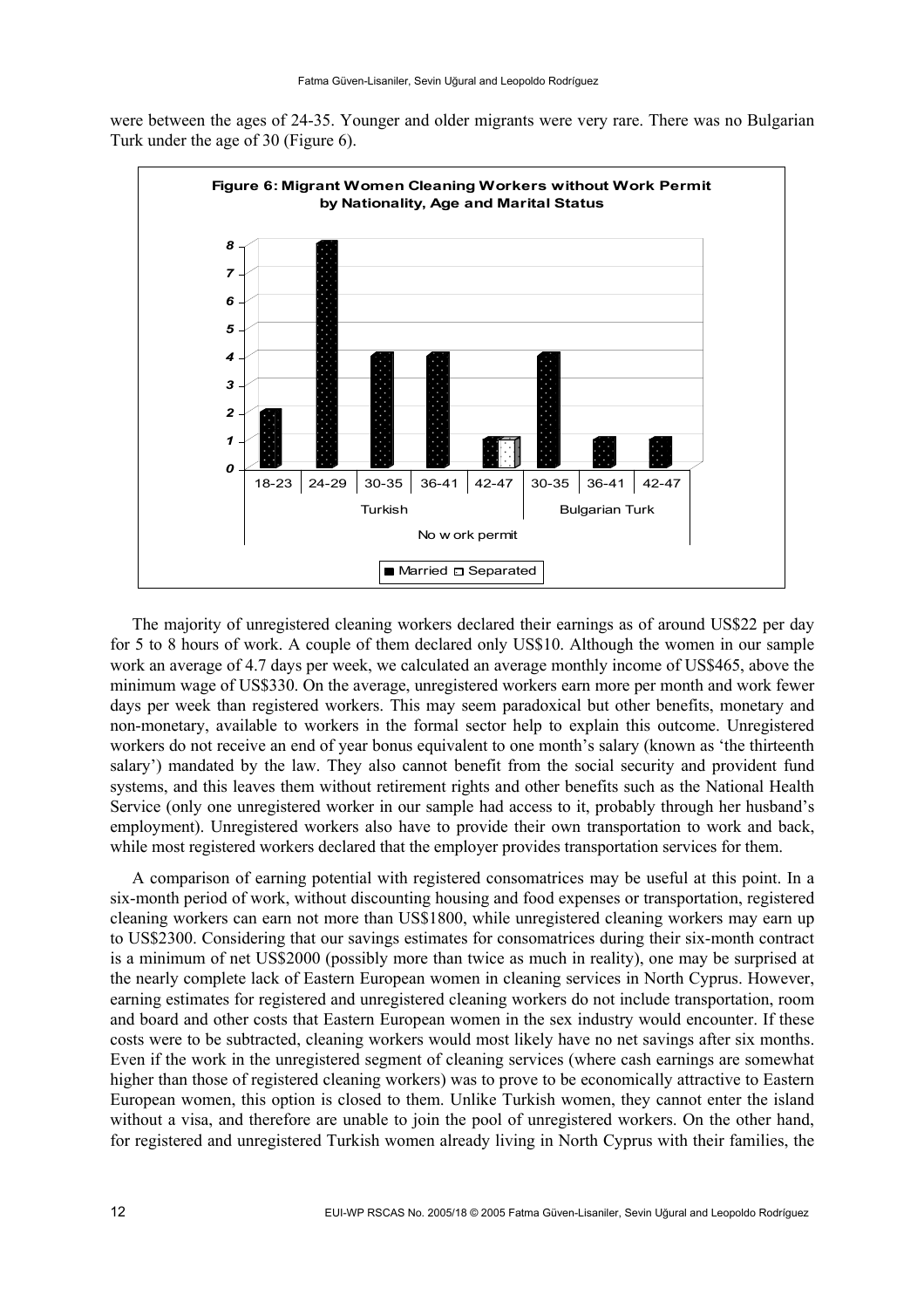extra earnings from work in cleaning firms or individual households constitute a good and necessary supplement to their family income.

#### **V. Concluding Remarks: Improving the Human Rights of Female Migrant Workers in North Cyprus**

As we have seen above, there are significant differences between the demographic composition of migrant workers engaged in commercial sex and those employed in cleaning services. Much of the difference can be attributed to the legislative framework within which these two activities operate, primarily with respect to immigration requirements, but also as it pertains to the remunerative potential of the activity. Visa requirements are strictly enforced for Eastern European women, while Turkish women can readily enter the island as tourists. As a result, there is no presence of Eastern European women in the unregistered segments of either sector and Turkish immigrants dominate both. Eastern European women are only present in a significant number in the registered segment of the sex industry, which they fully dominate. Since the acceptance of legislation tightening regulations and increasing taxes paid by consomatrices, Turkish sex workers have concentrated on the unregistered segment of the industry. Outside the gaze of state authorities, Turkish sex workers do not have to pay for health controls, income and social security taxes, or the boarding charges of nightclubs. We can assume that they operate at lower costs, but unfortunately we do not have information regarding their earnings or employment conditions to make a comparison.

The almost complete absence of Eastern European migrant workers among registered cleaning workers merits some analysis. The system of work visas applied to Turkish women for employment in cleaning is also available to Eastern European women. Women from many former Soviet Republics and ex-communist nations in Eastern Europe can migrate to Turkey to work in the cleaning sector. Then the question is 'why have they not taken the next step and sought cleaning work in North Cyprus'. In our opinion, the answer lies in the lack of economic incentives to do so. Eastern European women working in the cleaning sector in Turkey generally do so as unregistered workers, employed primarily in private households, often as domestic servants provided with room and boarding facilities. Although their incomes are low, their expenses are practically insignificant, allowing them to dispose of a significant proportion of their income as remittances to their families at home or as savings. In contrast, an Eastern European woman seeking employment in cleaning services in North Cyprus would have to obtain a work visa sponsored by a firm. As was stated earlier in the paper, the income of registered cleaning workers is too low to justify the transportation and boarding expenses that a migrant woman from Eastern Europe would face.

We have found no evidence of human rights abuses of Turkish immigrants in either segment of the cleaning services sector, but lack knowledge of their conditions in unregistered sex work. Turkish women employed as cleaning workers are native speakers and are likely to enjoy the support of their families and/or husbands. If a dispute were to arise with an employer, they would be in a good position to seek legal action through the North Cyprus justice system and/or the support of the Turkish embassy. We do not have information on the work conditions and respect for human rights of Turkish sex workers. We presume that their conditions are more vulnerable than those of cleaning workers because of the illegal nature of the activity they perform and the lower likelihood of support of their families or husbands. Trafficking might have taken place as well given the easy entry and exit to North Cyprus for Turkish citizens, but to our knowledge there has been no case of a victim of trafficking from Turkey brought into attention to the authorities in North Cyprus.

Migrant women working in the registered segment of the sex industry, all of them Eastern European, suffer human rights abuses at the hands of the state and the employer. Starting with the withholding of their passports by the police department and the differential treatment in contracts and work visas, their arrival in indebted conditions and their limited freedom of movement, these migrant women are denied from a number of basic human rights (UN, 1990). However, we found no evidence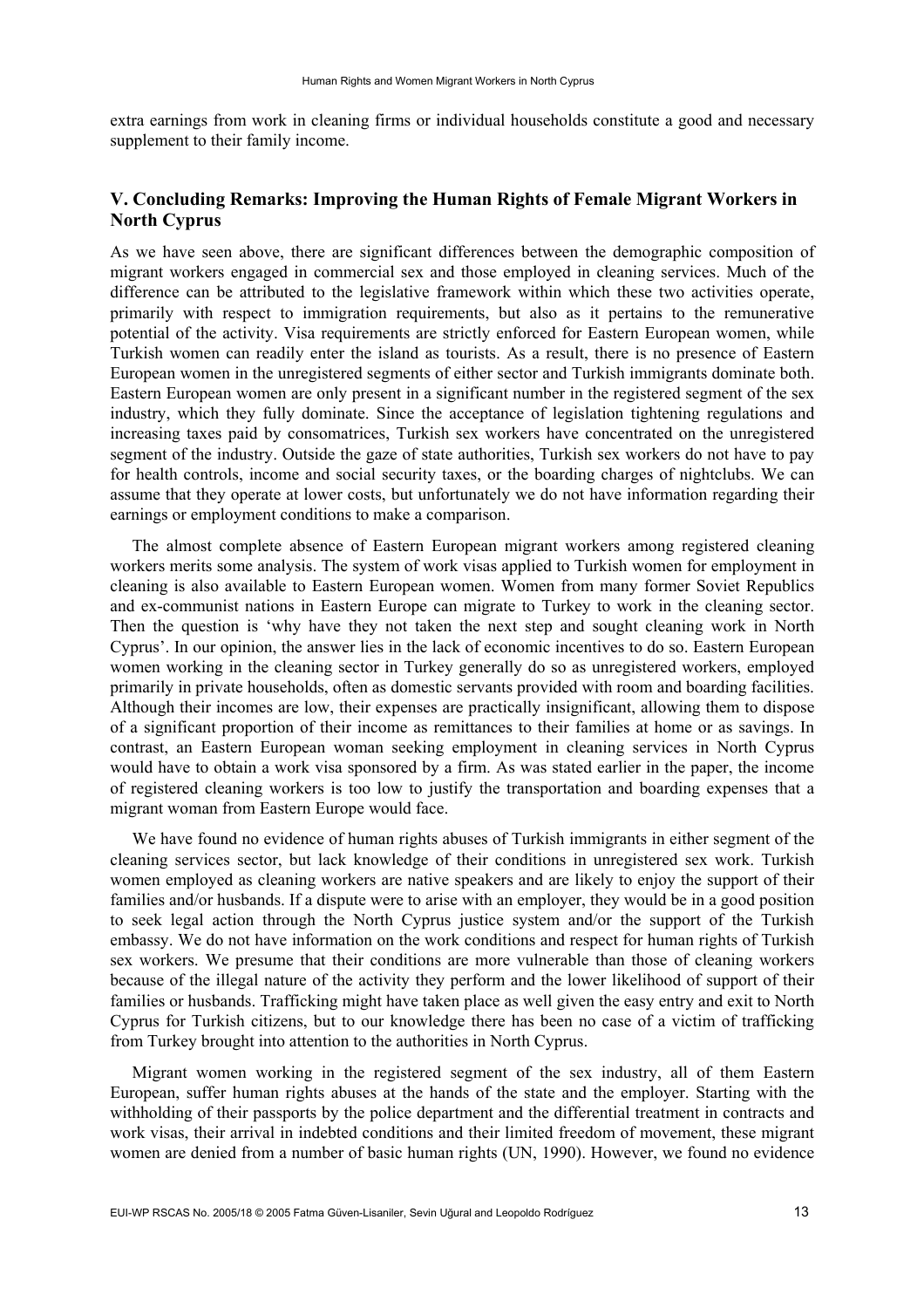of the systemic use of violence or threats to keep the women working under those conditions, nor did we find indications of trafficking as defined in our introduction. They appear to accept the limits placed on their freedoms as a characteristic of employment in the sector.

Much could be done by the North Cypriot State to improve the legislation applied to nightclubs and work visas for consomatrices in order to guarantee the women to have access to assistance in case of human rights violations. A good start would be to allow women to renew their work visas without having to leave North Cyprus and without the two-month waiting period. Freedom of mobility, ability to switch employers and choice of place of residence while in North Cyprus would also greatly assist in the assertion of their rights. The most significant reform would be the legalization of their engagement in commercial sex activities.

Legalization of commercial sex among registered consomatrices would provide an opportunity for labour rights legislation to be fully applied to their primary income-earning activities. Currently, the clandestine nature of commercial sex places Eastern European consomatrices in a very vulnerable position. In case of a confrontation with a patron or employer consomatrices avoid seeking help from the local authorities because they fear immediate deportation. Under current conditions employers and patrons can threaten consomatrices with deportation if they are not compliant with their wishes. The North Cypriot State is fully aware of the primary source of income for consomatrices and nightclubs alike. Evidence of this abounds; not only would weekly health controls be completely unnecessary, but the income tax assessed on nightclubs and consomatrices would have to be much lower if the authorities were not aware of the true nature of the trade. North Cyprus has criminalized prostitution while taxing it. It has also put in place sophisticated regulations and a bureaucratic apparatus to retain diverse forms of control on activities in the sector. This effort would clearly not be worthwhile if consomatrices were solely sitting down to drink with patrons. Through the decriminalization of commercial sex activities among registered consomatrices, the authorities would automatically expand the protection of labour legislation to all their activities related to employment, immediately providing legal grounds for consomatrices to base their complaints on. Unfortunately, any attempt to decriminalize commercial sex would be very controversial and face fierce opposition (most likely this will include nightclub owners), making its success extremely unlikely.

It must be pointed out that although the state itself is largely responsible for many of the limitations placed on the human rights of registered consomatrices, some of these limitations may actually represent a marginal improvement over previous practices, as is the case with the withholding of passports. In other cases, the limitations are clearly the result of legislation that has the interests of the nightclub owners in mind, paying no attention to the needs of the migrant women and the protection of their human rights.

Fatma Güven-Lisaniler Economics Department, Eastern Mediterranean University Famagusta North Cyprus.

fatma.guven@emu.edu.tr

Sevin Uğural Economics Department, Eastern Mediterranean University Famagusta North Cyprus.

sevin.ugural@emu.edu.tr

Leopoldo Rodríguez Economics Department, Portland State University Portland OR 97215 U.S.A.

leopoldo@pdx.edu